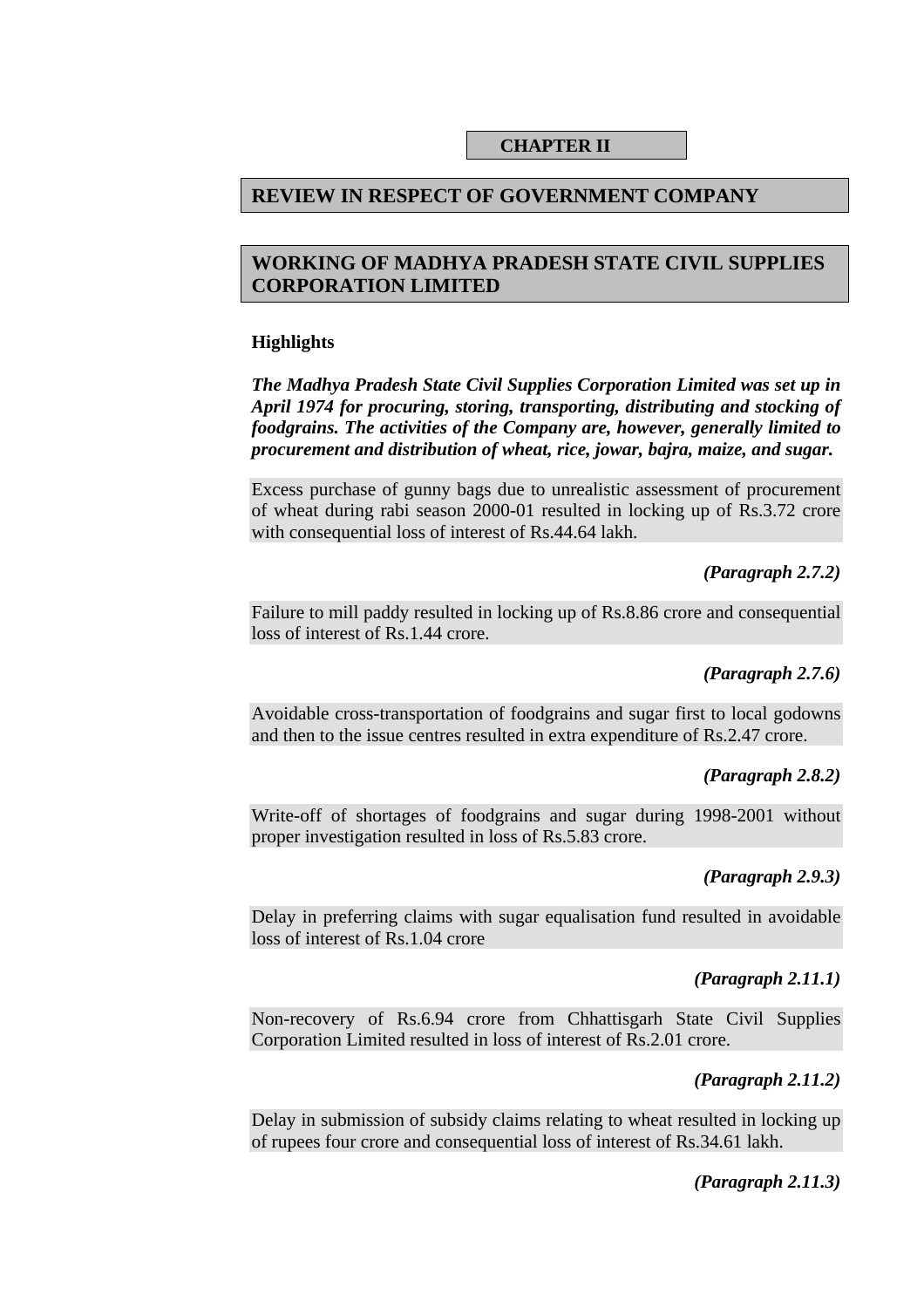### **Introduction**

**2.1** Madhya Pradesh State Civil Supplies Corporation Limited (Company) was incorporated on 3 April 1974. Consequent upon the formation of Chhattisgarh state in November 2000, nine of its 47 district offices and three of the 10 regional offices were transferred to Chhattisgarh State Civil Supplies Corporation Limited. The scheme for reconstruction of the Company was pending with Government of India (GOI) for approval. The distribution of assets and liabilities between these two companies was in progress (September 2003).

# **Objectives and activities**

- **2.2** The main objectives of the Company include:
- $\triangleright$  procuring, storing, transporting, distributing and stocking of foodgrains, other foodstuff and edible commodities;
- $\triangleright$  setting up or assisting in setting up of rice mills, flour mills, etc. for procuring and manufacturing of foodgrains and other foodstuff ;
- ! to act as an agent of the State Government in the matter of procurement and distribution of foodstuff.

The activities of the Company are generally limited to procurement and distribution of wheat, rice, *jowar, bajra*, maize and sugar.

### **Organisational set up**

**2.3** The management of the Company is vested in a Board of Directors. As on 31 March 2003, there were eight directors on the Board. The Managing Director is the Chief executive, assisted by an Executive Director (Finance) (not a member of the Board), four General Managers in-charge of procurement, public distribution system (PDS), transportation, sugar and a Company secretary. As on 31 March 2003, the Company had seven regional offices and 38 district offices.

# **Scope of Audit**

**2.4** The performance of the Company was last reviewed and included in the Report of the Comptroller and Auditor General of India (Commercial) for the year ended 31 March 1996, Government of Madhya Pradesh which was discussed by Committee on Public Undertakings (COPU) in March 1998 and their recommendations (64th report) were submitted to the State Government in March 2000.

COPU, *inter alia*, recommended that: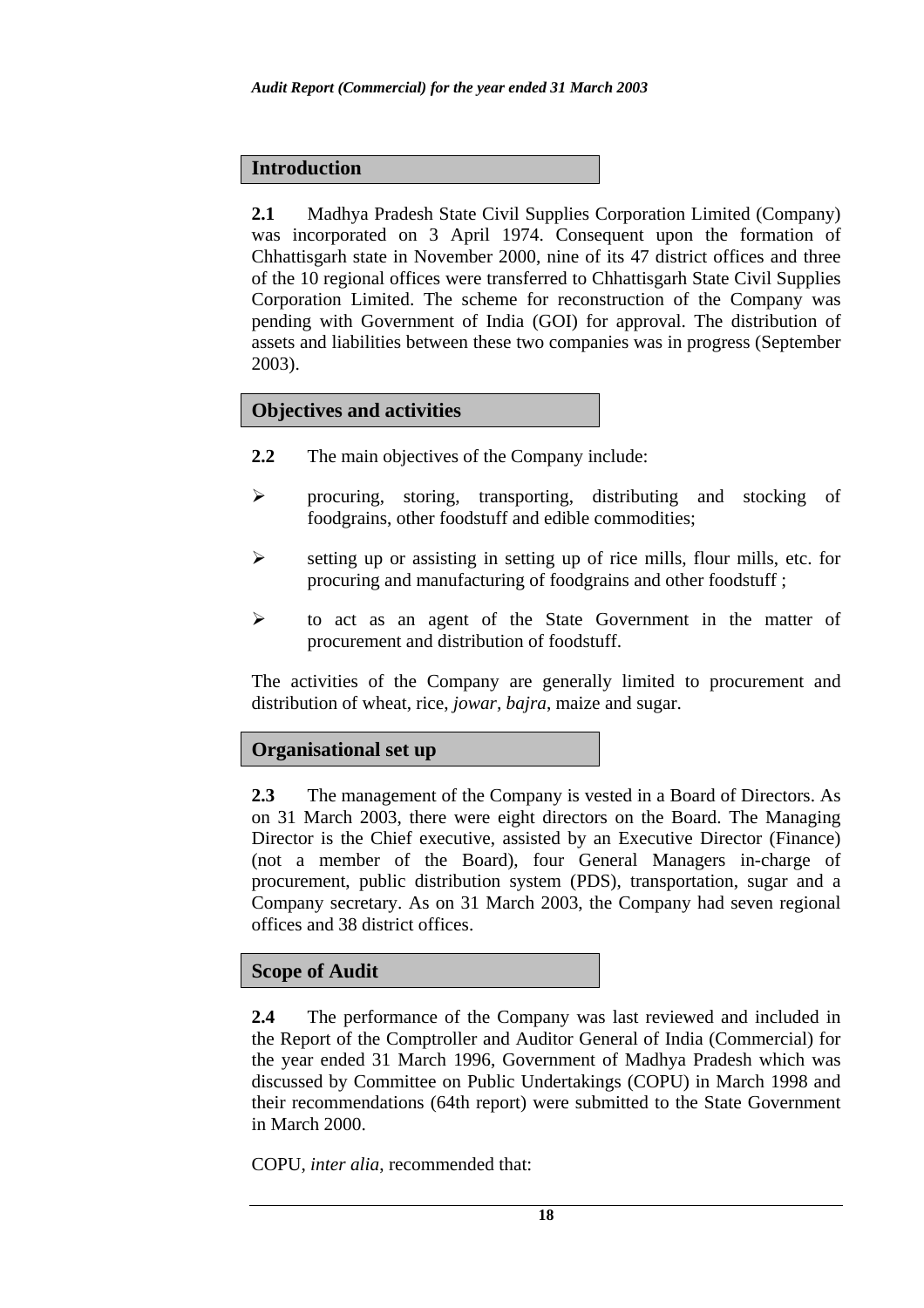- $\triangleright$  Company should avoid delay in settlement/preferring of claims as only meagre amounts were realised compared to claims for shortages (refer paragraphs 2.9.1 and 2.9.3 of the present review).
- $\triangleright$  Steps should be taken for recovery of losses on various schemes from the Government (refer paragraph 2.10.2).
- ! Company should endeavour to prevent losses due to shortages of paddy (p*aragraph 2.7.6).*
- ! COPU expressed displeasure on the write-off of shortages, pending settlement of claims and desired that shortages be kept under control (paragraph 2.9.3).

It is observed that the recommendations had not been implemented/complied with fully (August 2003).

The present review conducted during November 2002 to June 2003 covers the performance of the Company during 1998-2003. The audit findings as a result of test-check of  $15<sup>1</sup>$  out of 38 district offices and five<sup>2</sup> out of seven regional offices were reported to the Government/management on 16 June 2003, with the request to attend  $ARCPSE<sup>3</sup>$  meeting so that the view point of Government/Management was taken into account before finalising the review. The meeting was held on 30 June 2003, where Government was represented by the Secretary, Food and Civil Supplies department, and the Company was represented by the Managing Director. The review was finalised after considering Government/management's views.

# **Capital structure and borrowings**

# **Capital structure**

 $\overline{a}$ 

**2.5.1** As on 31 March 2003, the Company had an authorised capital of Rs 30 crore comprising three lakh equity shares of Rs.1,000 each. The paid-up capital of the Company on that date stood at Rs.12 crore.

The Company paid dividend of three *per cent* each year during 1998-99 and 1999-2000, four *per cent* during 2000-01 and eight *per cent* for 2001-02. The dividend paid/payable to Government worked out to Rs.2.16 crore during the last four years ended 31 March 2002.

*3 Audit Review Committee for State Public Sector Enterprises* 

*<sup>1</sup> Bhopal, Chhindwara, Dhar, Gwalior, Hoshangabad, Indore, Jabalpur, Jhabua, Katni, Khargone, Mandla, Morena, Ratlam, Satna and Ujjain* 

*<sup>2</sup> Gwalior, Indore, Jabalpur, Katni and Ujjain*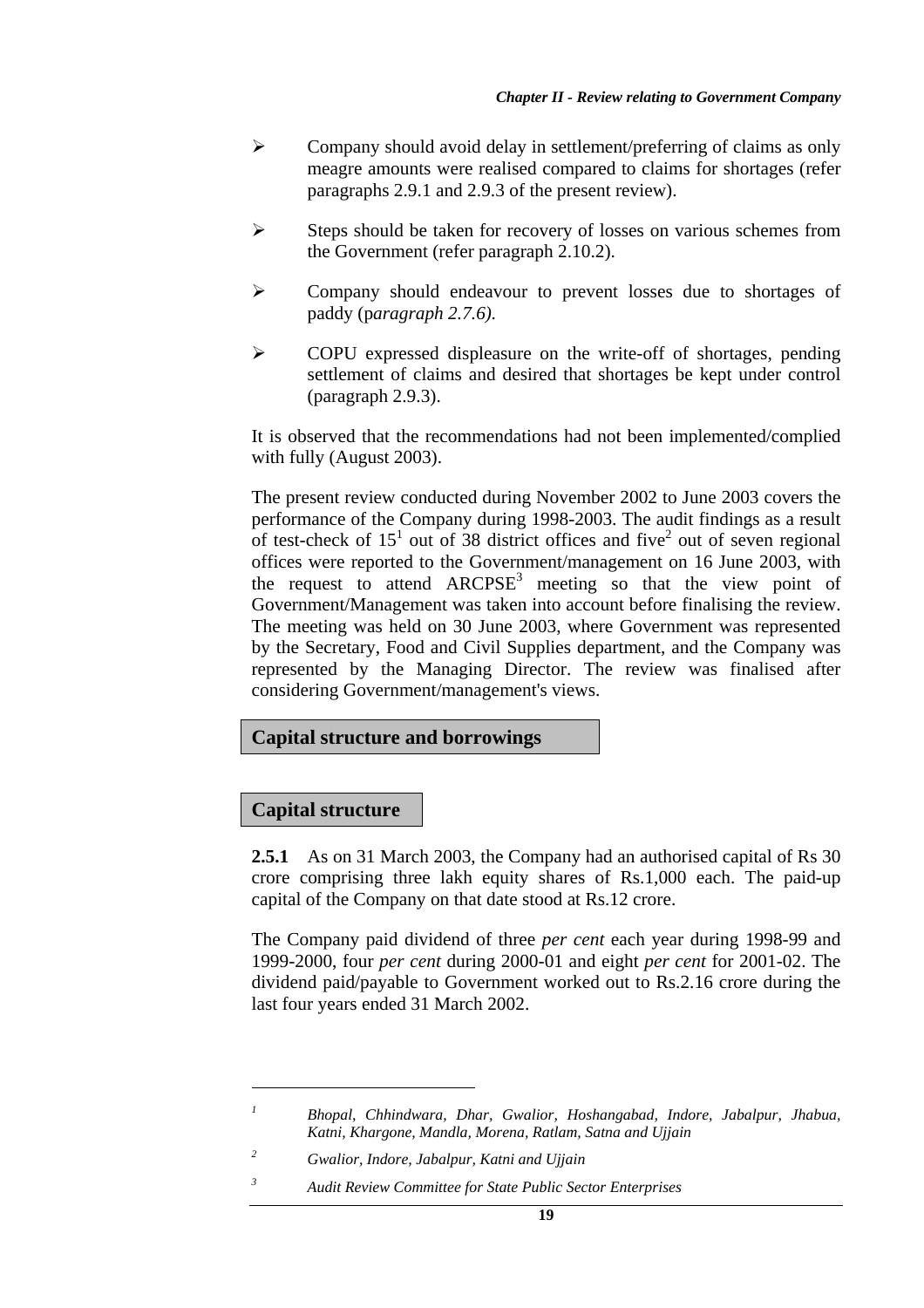#### **Borrowings**

**2.5.2** The Company has been maintaining two cash credit (CC) accounts, one for foodgrains and the other for sugar. The rate of interest on the food CC and sugar CC during 1998-2003 varied from 14.28 to 11.30 per cent and 16.57 to 13.25 per cent, respectively.

The Company's efforts should therefore, have been to avoid/reduce delay in preferring its claims so that funds were not locked up leading to payment of avoidable interest.

The borrowings (cash credit and unsecured loans) stood at Rs.21.90 crore as on 31 March 2003.

# **Avoidable loss of interest due to delay in repayment of loan**

**2.5.3** Without availing of cash credit facility available to it at 13.21 *per cent,* the Company obtained the following loans from State Government:

|            |           |              |                       |                 | (Rupees in lakh) |
|------------|-----------|--------------|-----------------------|-----------------|------------------|
| Amount     | Date of   | Due date for | <b>Actual date of</b> | <b>Interest</b> | Penal            |
| of loan    | receipt   | repayment    | repayment             |                 | <i>interest</i>  |
| Rs.80 lakh | February  | November     | February 2000         |                 |                  |
|            | 1998      | 1998         | $(Rs.10$ lakh $)$     |                 |                  |
|            |           |              | May 2001 (Rs.70 lakh) | 78.83           | 17.29            |
| Rs.180     | September | March 1999   | May 2001              |                 |                  |
| lakh       | 1998      |              |                       |                 |                  |

The loans carried interest of 14 *per cent* and in case of failure to repay the loans by the due dates, penal interest at 3 *per cent* per annum was also payable.

Thus, the Company's failure to avail of cash credit facility available at lower rate of interest, coupled with its failure to repay the loans by due dates, despite being aware of extra commitment, resulted in an avoidable expenditure of Rs.17.29 lakh on penal interest. Further, the Company has also not complied with COPU's recommendation for timely repayment of loans to Government.

Management attributed (June 2003) the delayed repayment of loans to difficult liquidity position. The reply was not tenable as the management should at least have availed of the cash credit facility to repay the loan.

# **Financial position and working results**

**2.6** The financial position and working results of the Company for the last five years ending 31 March 2003 are detailed in *Annexures 9* and *10* respectively.

**Belated repayment of loans led to avoidable payment of penal interest of Rs.17.29 lakh.**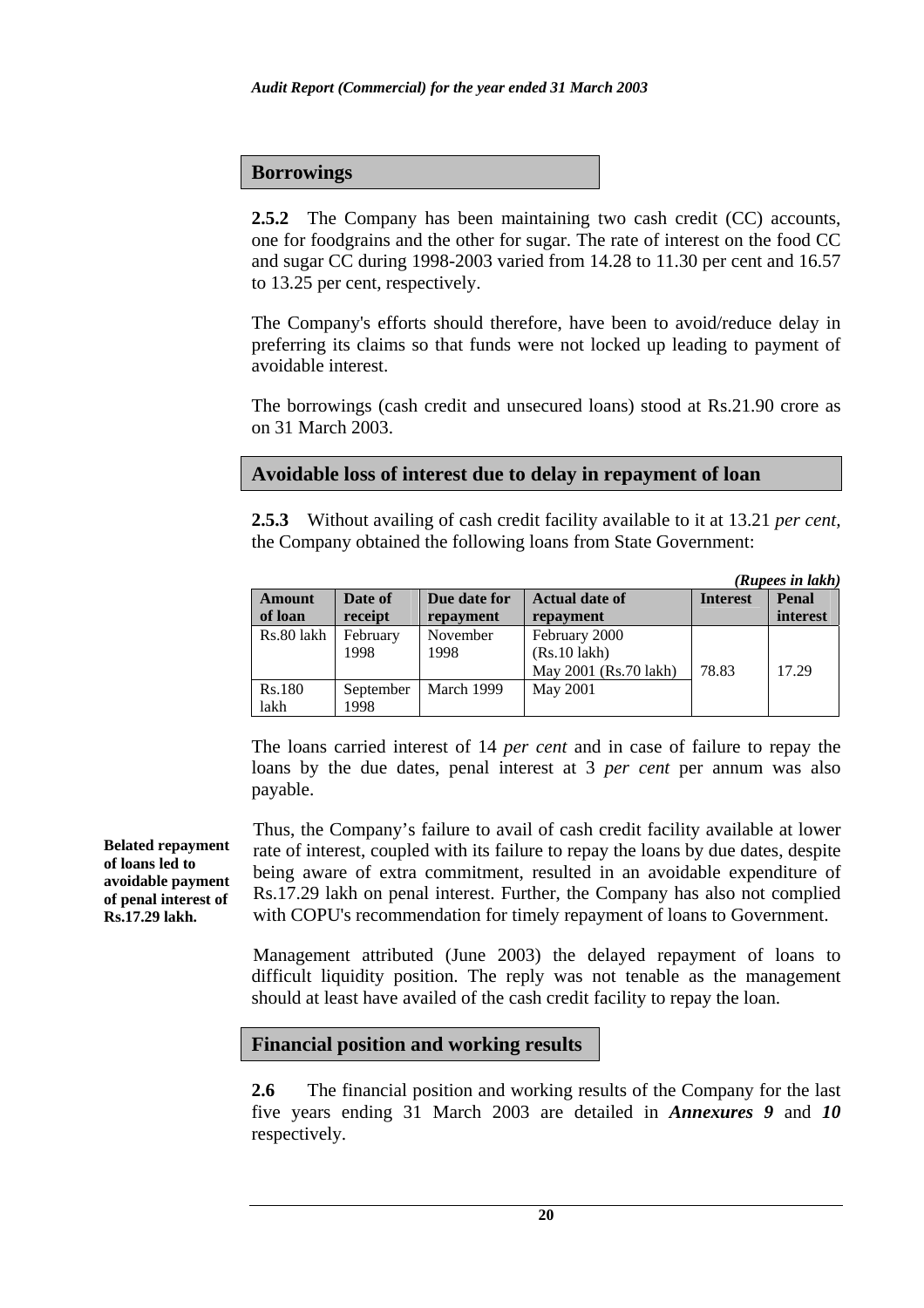# **Financial position**

**2.6.1** It would be seen from *Annexure 9*, that borrowings as on 31 March 2002 had come down to Rs.104.55 crore from Rs.208.31 crore as on 31 March 2001. The reduction was mainly due to repayment of unsecured loan from Government of Madhya Pradesh and reduction in utilisation of cash credit due to bifurcation of the Company consequent upon the formation of Chhattisgarh State Civil Supplies Corporation Limited.

# **Working results**

**2.6.2** As can be seen from *Annexure 10*, even though the sales came down from Rs.846.53 crore in 2000-01 to Rs 547.76 crore in 2001-02 due to the bifurcation of the Company, the profit after tax increased from Rs 2.05 crore in 2000-01 to Rs 18.75 crore in 2001-02. The profit of Rs.18.75 crore for 2001-02 shown by the Company is to be viewed in the light of the following:

**Profit was overstated by Rs.7.55 crore.** 

- $\triangleright$  Accounting of income on closing stocks of food grains under *Sampoorna Grameen Rojgar Yojana* (SGRY) resulted in overstatement of profit by Rs.3.25 crore.
- $\triangleright$  Non-provision for following rejected/doubtful claims of Rs.4.30 crore:

| (a) | Amount recovered/deducted by FCI against excess payment in respect<br>of transportation charges/incidentals | 3.26 |
|-----|-------------------------------------------------------------------------------------------------------------|------|
| (b) | Amount disallowed/not paid by FCI under Sugar Equalisation Fund                                             | 0.53 |
| (c) | Claim against MARKFED outstanding since 1984-85                                                             | 0.51 |
|     | <b>Total</b>                                                                                                | 4.30 |

#### *(Rupees in crore)*

### **Appraisal of activities**

**2.7** Results of review of activities relating to procurement, transportation, storage and distribution of foodgrains, sugar and gunny bags are discussed in succeeding paragraphs.

### **Procurement**

**2.7.1** The Company procures wheat, paddy and coarse grains (maize, *Bajra* and *Jowar*) from farmers through co-operative societies at minimum support prices (MSP) fixed by GOI. Sugar is procured from sugar mills as per allotment made and prices fixed by GOI.

The table below indicates targets for procurement fixed by State Government and the achievement thereagainst for the last five years up to 2002-03, in respect of wheat, paddy and coarse grains: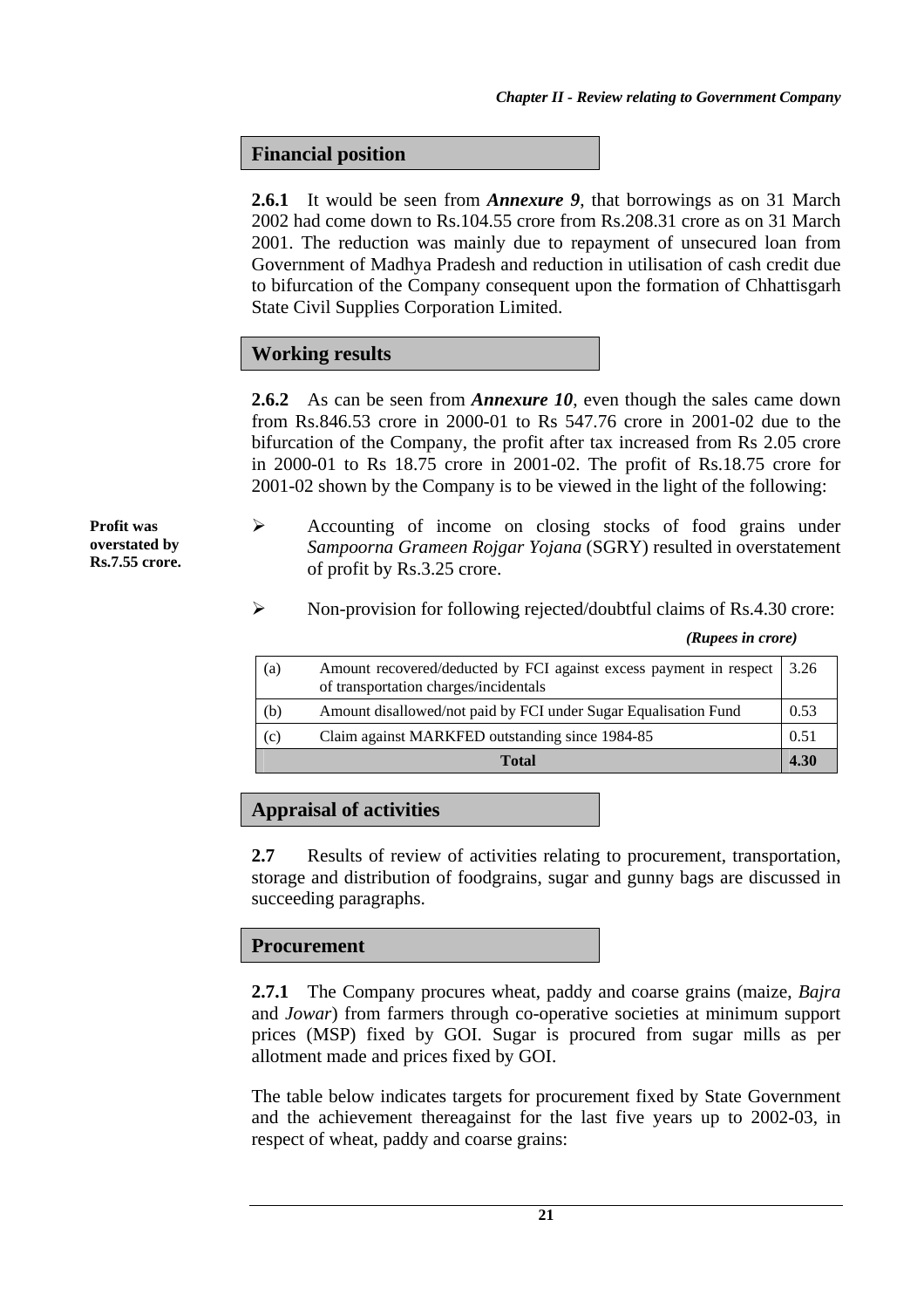| <b>Commodity</b> | Year      | <b>Target</b> | <b>Achievement</b> | <b>Shortfall</b>          |            |
|------------------|-----------|---------------|--------------------|---------------------------|------------|
|                  |           |               | $(in$ lakh MT $)$  | <b>Quantity (lakh MT)</b> | Percentage |
| Wheat            | 1998-99   | 5.50          | 4.84               | 0.66                      | 12.00      |
|                  | 1999-2000 | 8.00          | 4.98               | 3.02                      | 37.8       |
|                  | 2000-01   | 6.00          | 3.37               | 2.63                      | 43.8       |
|                  | 2001-02   | 2.00          | 2.74               |                           |            |
|                  | 2002-03   | 4.00          | 3.61               | 0.39                      | 9.75       |
| Paddy            | 1998-99   | 1.50          | 0.58               | 0.92                      | 61.3       |
|                  | 1999-2000 | 1.50          | 0.66               | 0.84                      | 56.0       |
|                  | 2000-01   | 1.50          | 1.16               | 0.34                      | 22.70      |
|                  | 2001-02   | 0.30          | 0.40               | $- -$                     |            |
|                  | 2002-03   | 0.90          | 0.65               | 0.25                      | 27.8       |
| Coarse grains    | 1998-99   | 7.000         | 1.337              | 5,663                     | 80.9       |
|                  | 1999-2000 | 75,000        | 37                 | 7,463                     | 99.5       |
|                  | 2000-01   | 7,500         | 30,292             | --                        |            |
|                  | 2001-02   | 40,000        | 56,262             | $ -$                      | --         |
|                  | 2002-03   | 62,500        | 3,081              | 59.419                    | 93.1       |

Thus, there were substantial shortfalls in procurement practically throughout the five-year period, except 2001-02, when targets for wheat and paddy were drastically reduced.

The Company attributed (September 2003) the low procurement to the farmers getting higher prices in the market as compared to the support prices offered to them.

# **Unrealistic assessment of procurement of wheat for Rabi season 2000-01 and excess purchase of gunny bags**

**2.7.2** Under the Price Support Scheme (PSS) for procurement of wheat, Government estimated (January 2000) the wheat procurement at six lakh MT for *Rabi* season, 2000-01. Accordingly, the gunny bags requirement was assessed at  $24,000$  SBT bales<sup>4</sup> (50kg). The Company placed (January 2000) an indent with Director General, Supplies and Disposals (DGS&D) for procurement of 10,000 SBT bales at Rs.9,300 per bale taking into account the existing stock of 15,899 SBT bales and 1,240 NBT bales<sup>5</sup>. Later on, order for 3,500 SBT bales was cancelled.

It was observed in audit (February 2002) that the assessment was in excess by 78 *per cent* as only 3.37 lakh MT of wheat could be procured during the season. Despite the procurement pattern for previous years (1997-2000) ranging between 4.84 lakh and 4.98 lakh MT, Government had estimated the quantity of wheat to be procured at an unrealistically high level of six lakh MT. It could, therefore, utilise only 13,491 SBT bales even after cancelling orders for 3,500 SBT bales, retaining the balance quantity of 8,716 SBT bales and 1,240 NBT bales out of the reduced ordered quantity procured in April 2000, which were utilised only in the next season. Had the Company restricted the requirement of gunnies to the extent of procurement of wheat in previous

*<sup>4</sup> Standard B-Twill 500 bags of 50 kg each* 

*<sup>5</sup> New B-Twill, 300 bags of 95 kg each*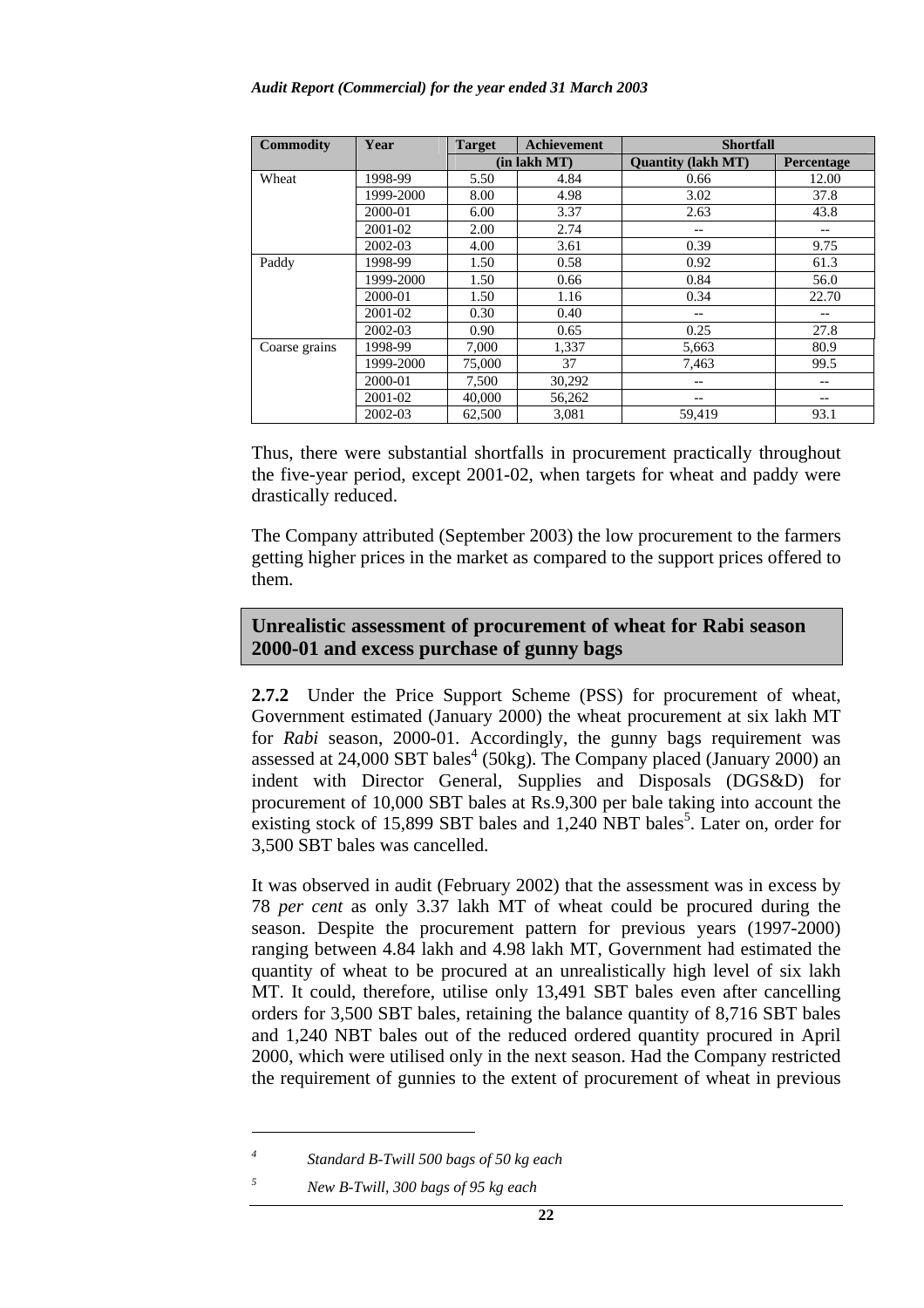**Unrealistic assessment of procurement and excess purchase of gunnies, led to loss of interest of Rs.44.64 lakh.** 

year i.e. five lakh MT, it could have avoided expenditure of Rs.44.64<sup>6</sup> lakh as interest on avoidable investment of Rs.3.72 crore in the purchase of excessive quantity of at least 4,000 bales (requirement for one lakh MT of wheat).

Further, the Company's failure to utilise 1,240 NBT bales during *Rabi* season 2000-01 also resulted in the locking up of further Rs.91 lakh, entailing further loss of interest of Rs  $10.90$  lakh<sup>7</sup>.

Management stated (June 2003) that wheat procurement quantity of six lakh MT was fixed on the basis of previous year's procurement of 5.44 lakh MT. The reply was not tenable as the actual procurement during the previous year was 4.98 lakh MT. Further, the Company, even at the end of *Kharif* season (October -December) was having 3,940 SBT bales (value: Rs.3.66 crore) after utilisation for coarse grains and paddy. This led to loss of interest of at least Rs.32.98 lakh, which was avoidable. Thus, the estimates were not realistic.

# **Procurement of gunny bags from FCI at higher rates**

**2.7.3** The Company assessed (February 2001) the procurement of wheat during *Rabi* season, 2001-02, as 2.5 lakh MT and accordingly estimated gunny bags requirement of 10,000 SBT bales. Considering the opening stock of 5500 SBT bales, additional purchase of 5000 bales was proposed but the Managing Director approved (February 2001) procurement of only 2,500 SBT bales.

Accordingly, an indent for 2,500 bales at Rs.9,350 per bale (Rs.18.70 per bag) was placed (March 2001) on DGS&D, Kolkata, which supplied (April 2001) 2,448 bales. On the ground that large quantities of wheat had arrived, the Company later on (May 2001) placed orders for additional quantity on FCI (500 SBT bales at Rs.21.85 per bag and 1,725 NBT bales at Rs.32.68 per bag), NAFED (598 NBT bales at Rs.26.25 per bag), and open market (500 SBT bales at Rs.18.50 per bag). The actual quantity of wheat procured during the season was 2,74,016 MT. The Company's decision to procure gunnies from FCI at higher rates, even though the same were available in the open market at lower rates, resulted in extra expenditure of Rs.41.15 lakh, as shown below:

|    |                                                     | <b>SBT</b>                 | <b>NBT</b>                  |  |  |  |  |
|----|-----------------------------------------------------|----------------------------|-----------------------------|--|--|--|--|
| 1. | Quantity of bags purchased from FCI                 | 2,50,000 bags<br>(500x500) | 5,17,500 bags<br>(1725x300) |  |  |  |  |
| 2. | Rate per bag $-$ FCI                                | Rs.21.85                   | Rs.32.68                    |  |  |  |  |
| 3  | Rate of DGS&D/NAFED                                 | Rs.18.70                   | Rs.26.25                    |  |  |  |  |
| 4. | Extra cost per bag                                  | Rs.3.15                    | Rs.6.43                     |  |  |  |  |
| 5. | Total extra cost (1x4)                              | Rs.7,87,500                | Rs.33,27,525                |  |  |  |  |
|    | Total $(Rs.7,87,500 + Rs.33,27,525) = Rs.41,15,025$ |                            |                             |  |  |  |  |

*<sup>6</sup> 12 per cent per annum of Rs.3.72 crore (4,000 bales x Rs.9,300) for one year* 

**Purchase of gunny bags at higher rates resulted in extra expenditure of Rs.41.15 lakh.** 

 $\overline{a}$ 

*7*

*At 12 per cent per annum on Rs.91 lakh for 12 months*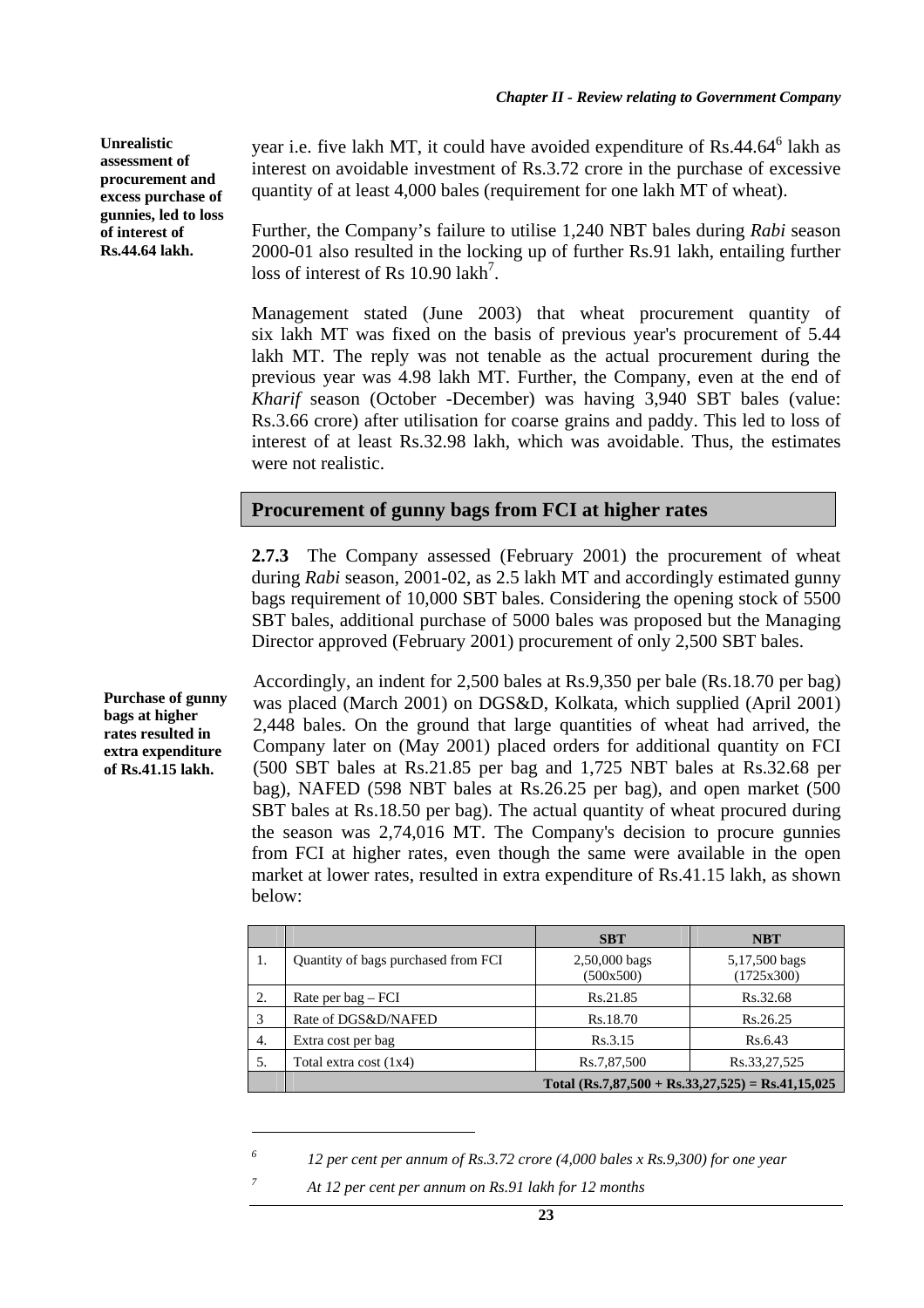Management stated (June 2003) that procurement of additional quantity from DGS&D or from the open market would have taken a lot of time; hence procurement was made from FCI.

The reply was not tenable as the Company had already invited (May 2001) tenders from open market and orders for some quantity were also placed in the same month on two parties. Therefore, instead of procuring gunnies at higher rates from FCI, entire additional quantity could have been procured from the open market at lower rates.

# **Procurement of gunnies for** *Rabi* **season, 2002-03**

**2.7.4** Under PSS, the Company estimated (December 2001) the wheat procurement for *Rabi* season, 2002-03, as 4.40 lakh MT and accordingly assessed the gunny bag requirement as 17,600 SBT bales. It placed (December 2001) an indent with DGS&D for procurement of 17,600 SBT bales at Rs.9,000 per bale, revised subsequently (January 2002) by DGS&D to Rs.9,800. The indented quantity was later on (March 2002) reduced to 16,600 and transported through CONCOR<sup>8</sup>.

**Uneconomical transportation of gunnies led to extra expenditure of Rs.44.62 lakh.** 

It was noticed (March 2003) in audit that the Company did not consider the alternative of transportation of gunnies by road through agencies other than CONCOR. By Company's own assessment, the cost of transportation by CONCOR was higher by Rs.271.65 per bale compared to transportation by other transport agencies. Despite being aware of this, the Company got the gunnies transported through CONCOR which resulted in an extra expenditure of Rs.44.62 lakh.

Management stated (April 2003) that transportation was done through CONCOR, as it was a Central Government undertaking.

The reply was not tenable as the Company, in its own interest, should have got the gunnies transported by the cheapest available mode.

# **Unwarranted lifting of wheat from FCI**

**2.7.5** During 1998-99 and 1999-2000, the Company distributed 25.74 lakh and 33.24 lakh quintal of wheat respectively under PDS and as on 31 March 2000, it was holding 1.42 lakh quintal in stock. During 2000-01, it procured 33.72 lakh quintal under decentralised procurement scheme (i.e. directly from farmers) at Rs.628.15 per quintal. Thus, the quantity of 35.14 lakh quintal would have been sufficient for distribution under PDS for 2000-01. Nevertheless, the Company procured additional three lakh quintal from FCI at a cost of Rs.13.49 crore. It distributed 33.74 lakh quintal (including the

*Container Corporation of India*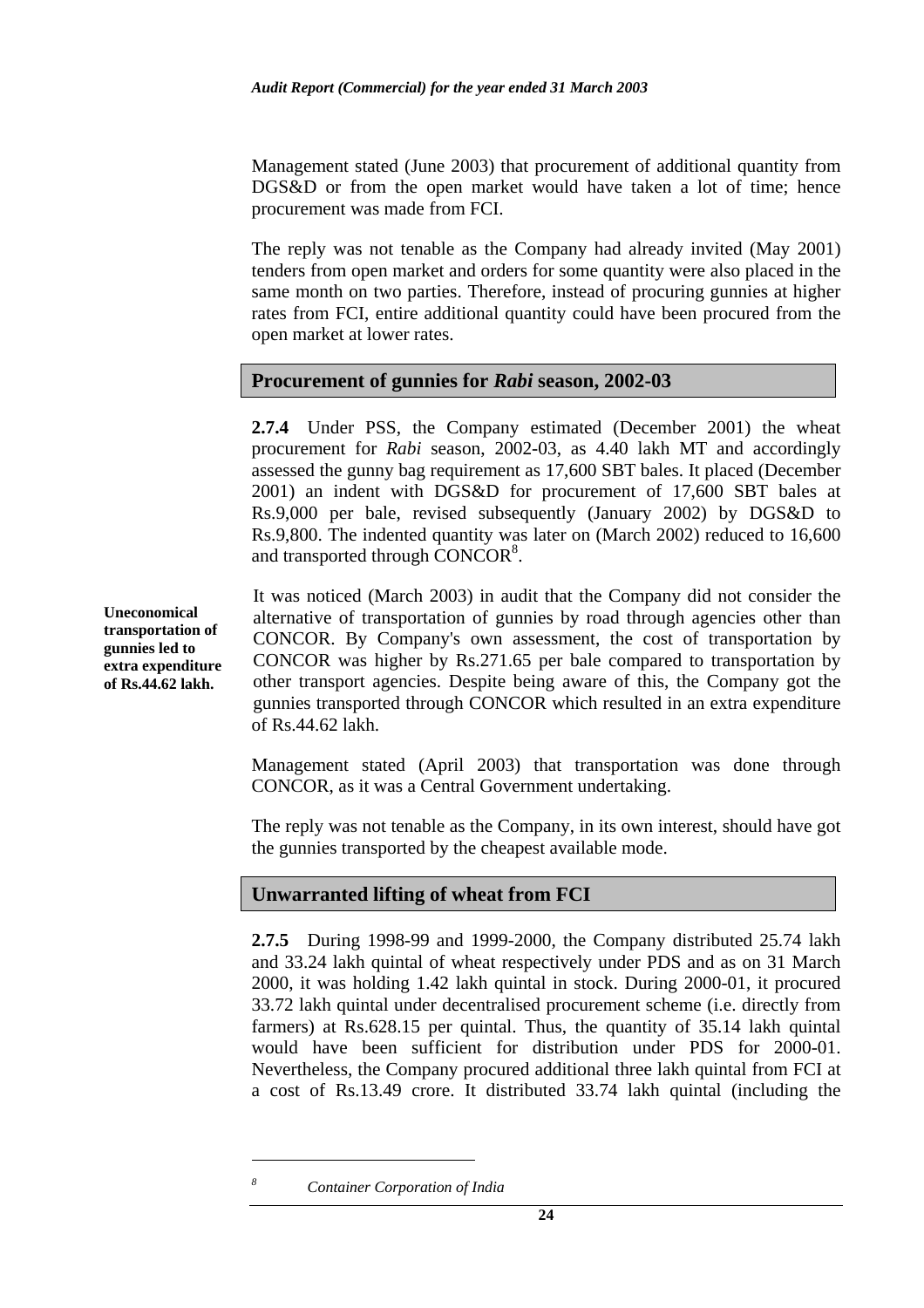quantity procured from FCI) under PDS during the year and was left with a stock of 4.42 lakh quintal as of March 2001.

As the distribution of wheat under PDS had earlier been less than 34 lakh quintal each year, the Company need not have procured wheat from FCI. The unwarranted procurement from FCI resulted in locking of Rs.18.50 crore and avoidable loss of interest of Rs.24.85 lakh and carrying cost of rupees six lakh.

Management stated (August 2003) that the quantity lifted from FCI was very negligible. The reply was not tenable as lifting of three lakh quintal, which resulted in locking up of Rs.18.50 crore, could have been avoided.

#### **Milling of paddy**

#### *Loss due to failure to monitor its storage*

**2.7.6** The Company was procuring paddy under PSS and depositing the rice obtained after milling with FCI. Without planning the strategy for timely milling of paddy, it procured paddy during 2000-02 and got it milled as follows:

| Year    | <b>Procured</b> | <b>Milled</b> | Paddy to be milled<br>(Position as on 31 March 2003) |                     |                                    |  |  |  |
|---------|-----------------|---------------|------------------------------------------------------|---------------------|------------------------------------|--|--|--|
|         | (MT)            | (MT)          | <b>Ouantity (MT)</b>                                 | Cost per MT $(Rs.)$ | <b>Total cost (Rupees in lakh)</b> |  |  |  |
| 2000-01 | 16.085          | 10.469        | 5,616                                                | 5,800               | 325.73                             |  |  |  |
| 2001-02 | 40,287          | 30,828        | $9.079^9$                                            | 6,170               | 560.17                             |  |  |  |
|         |                 | 885.90        |                                                      |                     |                                    |  |  |  |

It will be seen that the Company failed to mill the paddy fully even after lapse of two years/one year. This resulted in locking up of Rs.8.86 crore and consequential loss of interest of Rs.1.44  $\text{core}^{10}$ .

Further, though the Company directed (April 2001) its field offices to ensure that there were no shortages, it was noticed in audit (April 2003) that against 9,459 MT of paddy relating to 2001-02 that should have been in stock, only 9,079 MT was available. Thus, Company's failure to monitor storage resulted in loss of Rs.23.45 lakh (at Rs.6,170 per MT), being the cost of 380 MT found short. The Company did not fix responsibility for the loss.

Management attributed (February 2003) the delay in milling to shortage of milling capacity in the State.

 $\overline{a}$ 

**Failure to plan timely milling of paddy led to locking up of Rs.8.86 crore and consequential interest loss of Rs.1.44 crore.** 

**Unwarranted lifting of wheat led to avoidable expenditure of Rs.30.85 lakh.** 

*<sup>9</sup> Excluding shortage of 380 MT* 

*<sup>10</sup> At 12.15* per cent *on Rs.3.26 crore for two years and at 11.55* per cent *on Rs.5.60 crore for one year*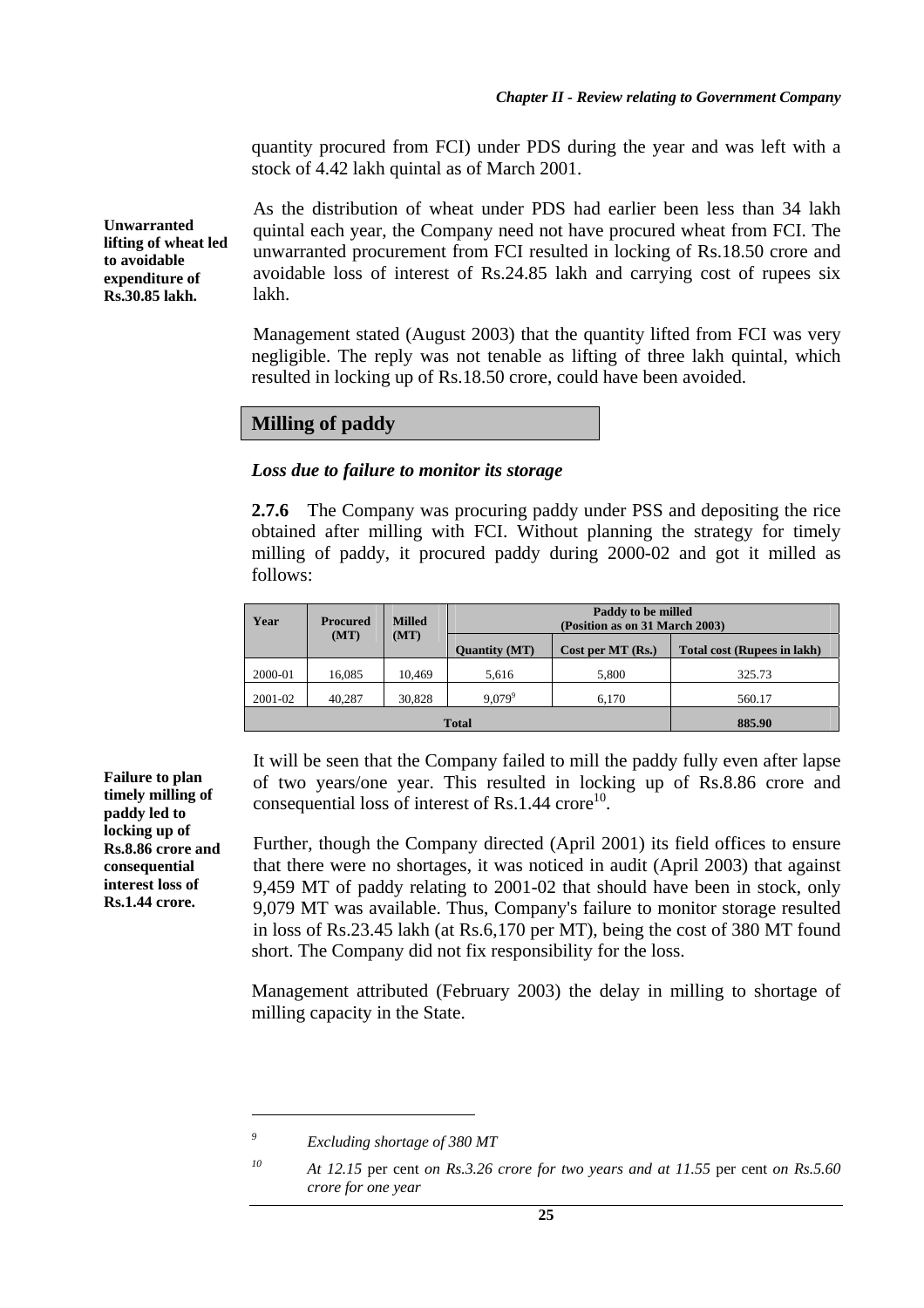The reply was not convincing as (a) no action was taken to plan the milling of paddy before procurement and during 2002-03 the Company had got milled 35,508 MT (out of procured quantity of 65,647.80 MT) without any increase in milling capacity, and (b) it should have got milled these old stocks first on  $FIFO<sup>11</sup> basis to avoid determination in their quality. The management's reply$ was silent about shortage of 380 MT of paddy.

# **Delay in preferring claims for reimbursement of loss**

**2.7.7** During 1997-98 and 2000-01, the Company procured 66,515.75 and 2,64,102.40 quintal of coarse grains<sup>12</sup> respectively, the disposal of which could be completed only in 1999-2000 (up to September 1999) and 2001-02 (up to September 2001). It incurred expenditure of Rs.3.50 crore on procured quantity in 1997-98 and Rs.15.63 crore in 2000-01 and realised Rs.1.90 crore and Rs.10.98 crore respectively. Thus, it suffered an aggregate loss of Rs.6.25 crore (Rs.1.60 crore plus Rs.4.65 crore). Besides, there was shortage of 3,573.60 quintal of maize.

The Company preferred claims for reimbursement of this loss from GOI through State Government only in March 2002 and April 2003, after delays of 24 and 18 months respectively. No reimbursement had, however, been received by the Company (May 2003).

Thus, Company's delay in preferring claims for reimbursement of loss resulted in an avoidable loss of interest of Rs.1.22 crore. Further, there was 2,684.03 quintal maize valuing Rs.15.77 lakh found short after allowing 0.5 per cent of moisture loss.

Management attributed (May 2003) the delays in preferring claims to shortage of staff and the shortage of maize to moisture loss.

The reply was not factually correct as the Company has a separate section for preparation of claims.

### **Transportation**

#### *Excess payment due to approval of higher transportation charges*

**2.8.1** Proposals for annual rate of local transportation charges are submitted by district offices to Head office for approval. Test-check in audit (June 2003) of records of district office, Damoh, revealed that the stocks of FCI and the Company were stored in the godowns of State Warehousing Corporation located in the same complex (within a radius of one km). The district office had been recommending rates for local transportation (from FCI's godown to

 $\overline{a}$ 

**Delay in preferring claims and ineffective monitoring of disposal of coarse grains led to loss of interest of Rs.1.22 crore and loss of Rs.15.77 lakh due to shortages.** 

*<sup>11</sup> First-in-First-out* 

*<sup>12</sup> Coarse grains-Maize, Bajra and Jowar*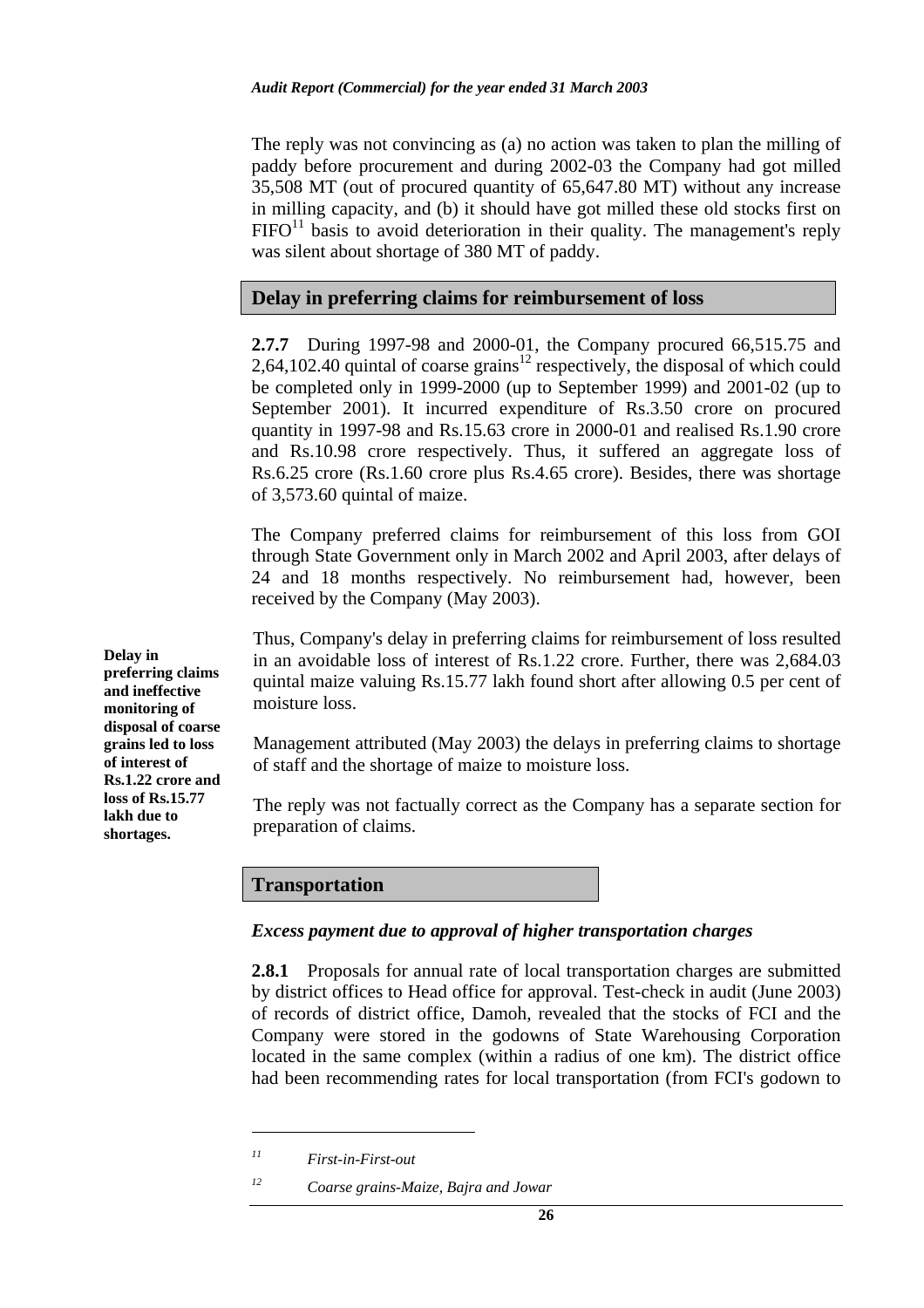Company's godown) without intimating this fact to Head office and assessing the reasonability of the rates quoted by transporters.

After a new Manager and an Assistant Accounts Officer (Accounts) took over in December 2002, the district office recommended rates for 2003-04 for local transportation (FCI's godown to Company's godown) duly taking into consideration this fact too. The approved rates for 2003-04 were less by 44.77 to 52 per cent compared to the rates for 1998-2003, as detailed below:

| Year      | <b>Quantity of</b><br>wheat/rice locally<br>transported (MT) | <b>Rates paid</b><br>(Rs. per MT) | <b>Rates for 2003-04</b><br>(Rs. per MT) | <b>Excess paid</b><br>(Rs. per MT) | <b>Total extra</b><br>payment<br>(Rs. in lakh) |
|-----------|--------------------------------------------------------------|-----------------------------------|------------------------------------------|------------------------------------|------------------------------------------------|
| 1998-99   | 62,427.49                                                    | 67                                | 37                                       | 30                                 | 18.73                                          |
| 1999-2000 | 5,173.13                                                     | 73                                | 37                                       | 36                                 | 1.86                                           |
| 2000-01   | 7.683.83                                                     | 77                                | 37                                       | 40                                 | 3.07                                           |
| 2001-02   | 13.160.04                                                    | 77                                | 37                                       | 40                                 | 5.26                                           |
| 2002-03   | 17.961.47                                                    | 76                                | 37                                       | 39                                 | 7.01                                           |
|           |                                                              |                                   |                                          | <b>Total</b>                       | 35.93                                          |

The Company's failure to ascertain the reasonability of the rates and also the actual distance involved for local transportation resulted in excess payment of Rs.35.93 lakh. No action was taken to investigate and fix responsibility for the fixation of higher rates during 1998-2003.

Management stated (August 2003) that the main reason for the lower rates in 2003-04 was decentralisation of powers at district level.

The reply was factually not correct as the fact remains that the FCI godown was situated in the same complex which had not been considered.

#### **Avoidable cross-transportation**

**2.8.2** Wheat procured under Decentralised Procurement (DCP) scheme and sugar purchased from sugar factories are transported by rail to the rake points at various locations. From there, these are transported by road to various issue centres as per requirements.

As per Managing Director's orders (December 1995), there should not be any cross-transportation of foodgrains/sugar and these should be stored in such a way that there was no need to re-transport them. However, in the eight $13$ district offices alone, test-checked in audit, it was seen that during 1998-2002, major portion (48 to 87 per cent) of the foodgrains/sugar were first transported and stored at the local godowns and then re-transported to other issue centres instead of being directly transported to the issue centres from rake points. This cross-transportation resulted in avoidable extra expenditure of Rs.2.47 crore (*Annexure 11*).

Management attributed (June 2003) the re-transportation to the vast area of the State and the need to ensure timely distribution under PDS.

*13 Gwalior, Rajgarh, Sagar, Satna, Dewas, Narsinghpur, Ratlam and Indore* 

**Approval of higher transport charges resulted in excess payment of Rs.35.93 lakh.** 

**Company incurred extra expenditure of Rs.2.47 crore due to avoidable crosstransportation.**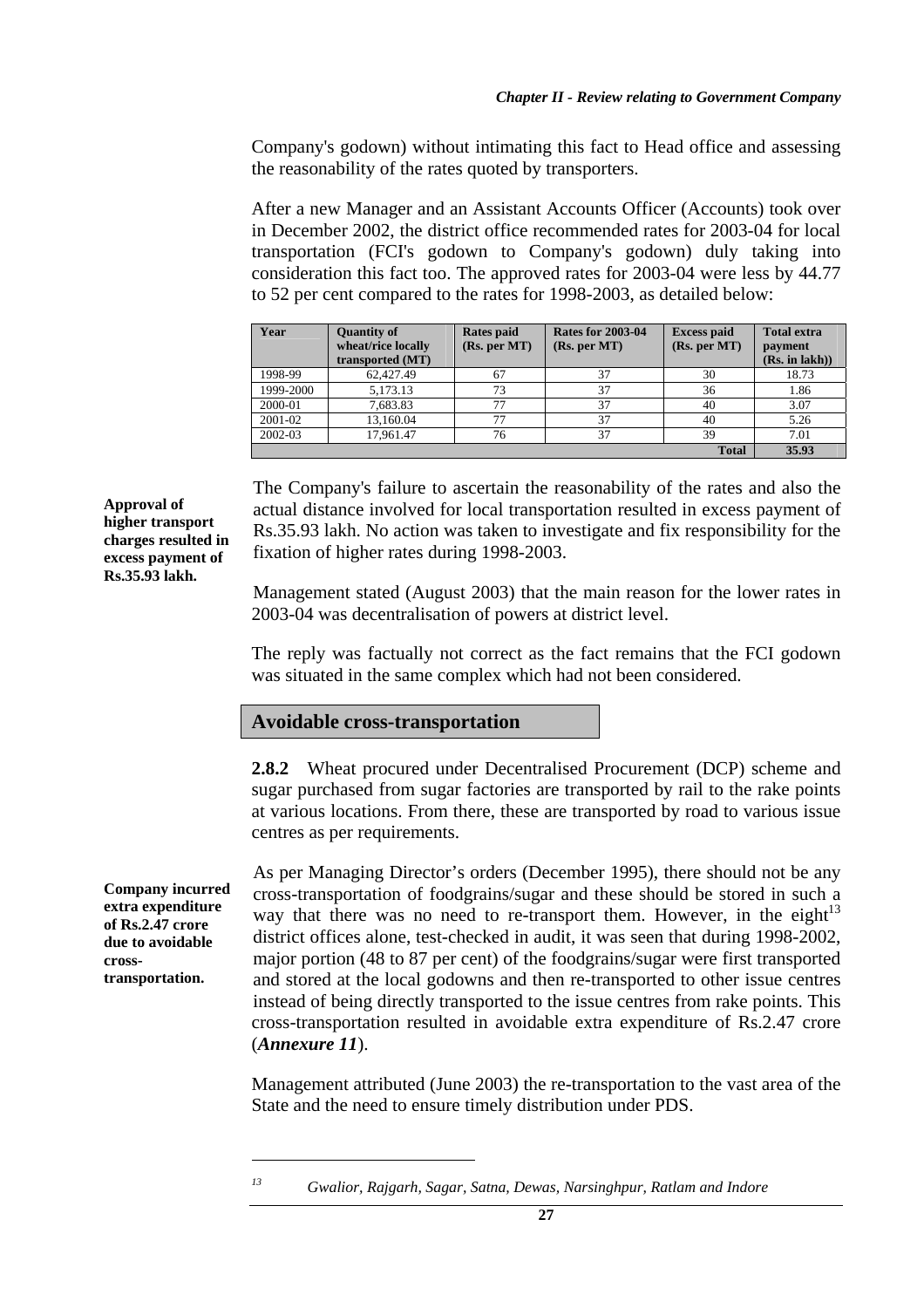#### *Audit Report (Commercial) for the year ended 31 March 2003*

The reply was not tenable as the Company, to ensure timely availability and distribution under PDS, should have arranged to transport the food grains/sugar directly to the issue centres, instead of storing them first at rake point and re-transporting thereafter.

# **Failure to monitor delivery of quantity transported**

**2.8.3** The Company undertook during 1993-2000 the work of transportation of CARE14 material for the State *Mahila Evam Bal Vikas Vibhag* (client) to district offices of the Company at Raipur and Jagdalpur and from these places to various projects of the client. It did not monitor the quantity transported and that actually delivered at destination points. The client deducted various amounts towards shortages, short lifting, etc. every year from the bills submitted. The Company failed to even verify the correctness of these deductions and take follow-up action for recovery thereof from the client. It was noticed that out of Rs.11.12 crore claimed by the Company for transportation of material during 1993-2000, it received only Rs.9.96 crore up to August 2002, and balance Rs.1.16 crore was still pending (May 2003).

**Company's failure to monitor transportation led to loss of Rs.44.55 lakh.** 

As the Company failed to convince the client for re-imbursement of amounts deducted, the client did not release the payments and continued to deduct the amounts on account of shortages, etc. The Company had not recovered the amount from the transport contractor and finally, wrote off (September 2002) Rs.44.55 lakh. Thus, failure to monitor transportation resulted in loss of Rs.44.55 lakh. As the balance Rs.71.45 lakh had also not yet been recovered (May 2003), the possibility of further loss cannot be ruled out.

Management stated (June 2003) that the matter was being continuously followed up. The reply, being general in nature was not acceptable and the fact remains that no amount had been recovered (June 2003).

# **Delay in filing suit for recovery of cost of sugar**

**2.8.4** A transporter of Gwalior was appointed transport contractor for the year 1997-98 for handling and transportation work at rake point Gwalior. During 17-19 September 1997, the contractor transported 10,824 bags of sugar from Gwalior rake point for deposit in State Warehousing Corporation (SWC) godown situated in the premises of a mill in Gwalior.

In the night of 19/20 September 1997, the aforementioned godown caught fire which was reported (20 September 1997) by the branch manager/officers of SWC mentioning also the quantity of sugar deposited during 17-19 September 1997. It was reported that only 9,451 bags of sugar were deposited in the godown during the said period. Thus, the transporter had apparently not deposited 1,373 (out of 10,824) bags of sugar valuing Rs.20.68 lakh.

 $\overline{a}$ 

*<sup>14</sup> Cooperation for American Relief Everywhere*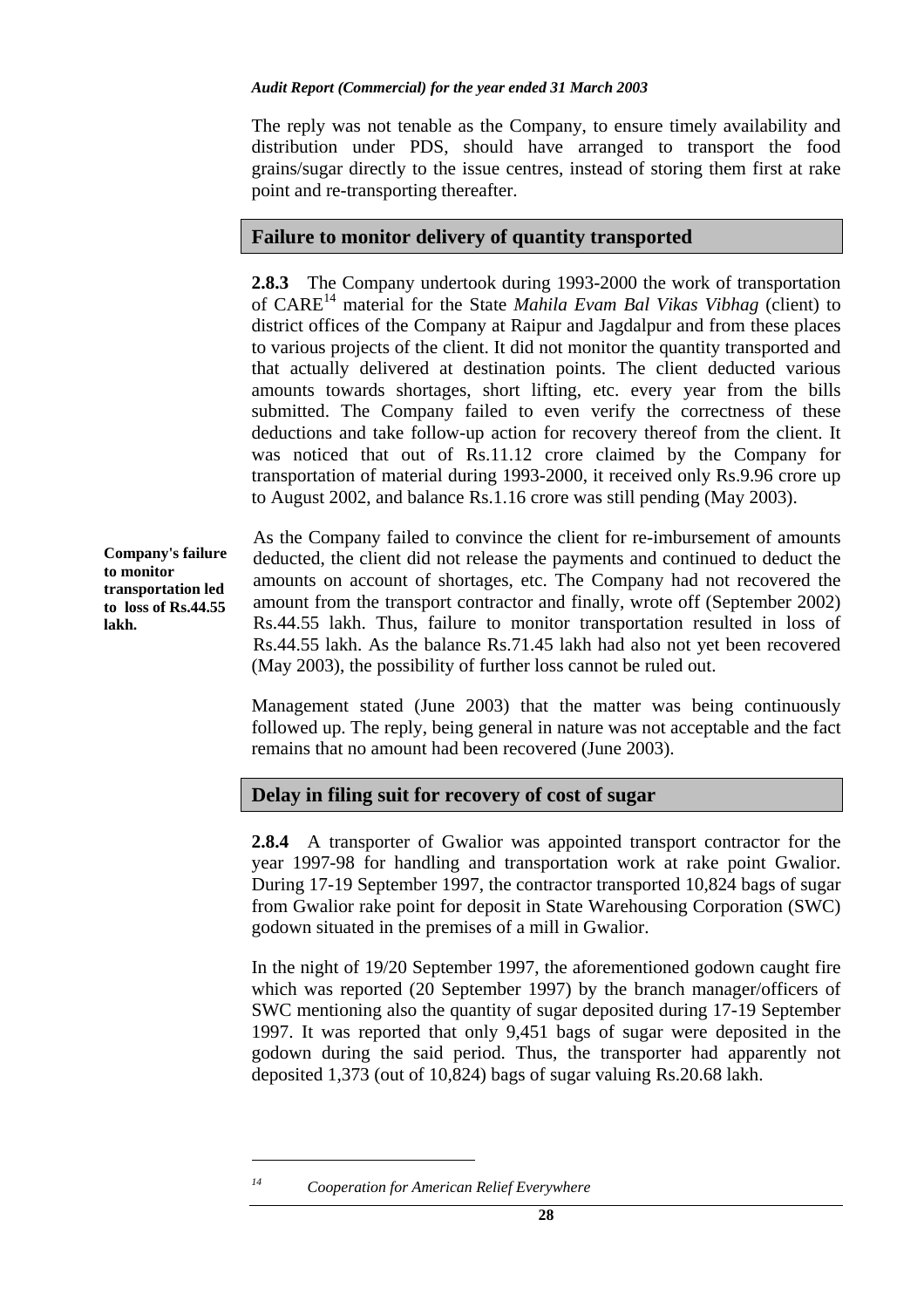On 20 September 1997, the Regional Manager, Gwalior, reported the entire episode to the Managing Director (MD). The District Manager, Gwalior, too sought directions for recovery of value of sugar from the transport contractor. The Company, after a delay of one year, sought (20 September 1998) opinion of legal advisor who suggested to file a civil suit and to engage an advocate at Gwalior. After delay of another year, the matter was again referred (25 September 1999) to legal advisor. The legal advisor stated that his previous opinion was not based on study of agreement, which had not been provided to him, and hence requested for a copy of the agreement. The legal advisor after examining (September 1999) the files modified his earlier opinion and advised that a civil suit was not maintainable and advised invocation of the arbitration clause. The Company appointed an arbitrator on 17 April 2000. The award of arbitrator was awaited (May 2003).

Thus, the delays of (i) 12 months in taking a decision to file a suit, (ii) another 12 months to rectify the first opinion, and (iii) further seven months in invoking the arbitration clause, resulted in locking up of Rs.20.68 lakh and consequential loss of interest of Rs.8.17 lakh (at 15.81 *per cent* per annum for two-and-a-half years) on account of interest.

Management accepted (June 2003) the delays and attributed it to procedural formalities.

**Storage** 

### *Loss due to failure to fix storage norms and furnish relevant documents*

**2.9.1** As the Company does not have its own godowns, the foodgrains and sugar procured by it are stored in warehouses of State Warehousing Corporation (SWC), Central Warehousing Corporation (CWC) and private godowns.

In spite of being in existence for nearly three decades, the Company has not fixed any norms for shortage of foodgrains/sugar stored in godowns as a control mechanism over the stock. It was observed that there were shortages of stock stored in SWC godowns during 1996-2001. For the settlement of these shortages (in the absence of norms), following terms were agreed to in November 2001 by the Company in its meeting with SWC:

| Wheat, coarse grains and paddy                 | 0.5 per cent or actual, whichever being less  |
|------------------------------------------------|-----------------------------------------------|
| Rice: Storage up to one year                   | 0.5 per cent or actual, whichever being less  |
| Rice: Storage for more than one year           | 0.75 per cent or actual, whichever being less |
| Sugar : Only for centres at railway rake point | 0.1 per cent or actual, whichever being less  |

**Indecision resulted in locking up of Rs.20.68 lakh and consequent loss of interest of Rs.8.17 lakh.**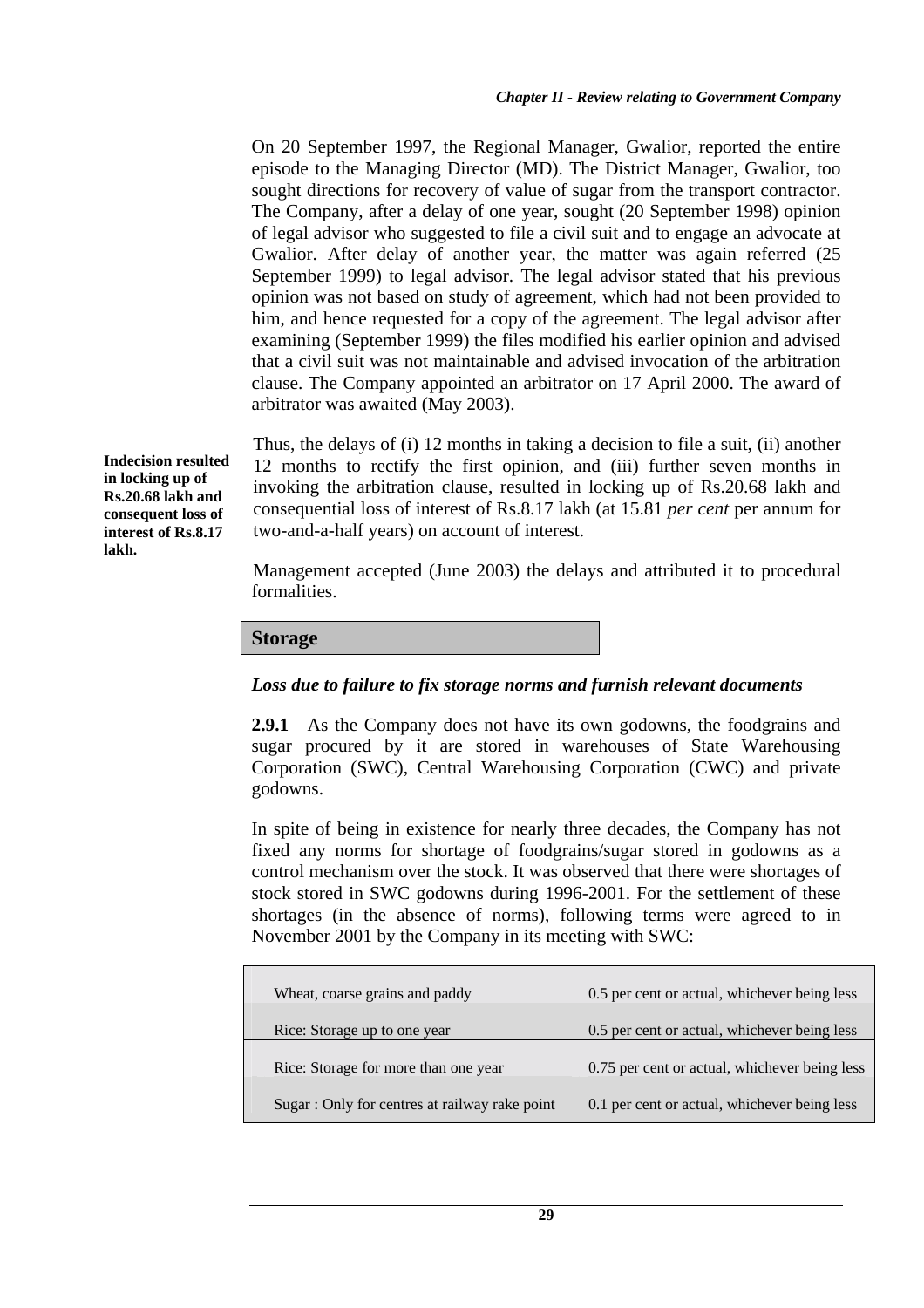#### *Audit Report (Commercial) for the year ended 31 March 2003*

Though the Company claimed Rs.4.47 crore from SWC for these shortages, SWC agreed to pay only Rs.28.40 lakh in full settlement. It was also noticed in audit (May 2003) that :

- $\triangleright$  as per terms agreed to by the Company, claims for Rs.3.70 crore (out of Rs.4.47 crore) became inadmissible and were thus not admitted;
- $\triangleright$  out of claims for Rs.77.47 lakh (Rs.4.47 crore minus Rs.3.70 crore), SWC rejected claims for Rs.49.07 lakh due to Company's failure to furnish documents like warehouse receipts, submission of statements with incorrect details, incorrect calculations with weighment details not supported by actual weight of quantity and stack killing (i.e. complete clearance of a stack); and
- ! even out of Rs.28.40 lakh agreed to be paid by SWC, the Company received only Rs.8.45 lakh and balance Rs.19.95 lakh was still to be received (April 2003).

Thus, the Company's failure to monitor storage of the foodgrains properly, coupled with its failure to fix any norms till November 2001, resulted in loss of Rs.3.70 crore. Besides, its failure to furnish required documents/correct data resulted in further loss of Rs.49.07 lakh which was also avoidable.

It is pertinent to note that COPU had already taken a serious view of delays in settlement and also of realisation of very meagre amounts against claim preferred. Thus, the Company had also failed significantly to implement the recommendations of COPU.

### **Non-achievement of moisture gain in wheat**

**2.9.2** Wheat procured by the Company under decentralised procurement scheme is retained by it (to the extent of its requirement) for distribution/sales under PDS. The surplus quantity, if any, is deposited with FCI and the deficit quantity is procured from FCI.

Initial investment from procurement to distribution/sales such as payment of support price to farmers, expenses on transportation, storage and bank interest, etc. is made by the Company by availing of cash credit sanctioned for foodgrains. These expenses are re-imbursed by GOI (to the extent of economic cost fixed by it) on submission of monthly claims. As wheat gains moisture during storage, GOI had ordered (November 1999) that deduction on account of moisture gain would be made from the bills/claims submitted by the Company to the extent of 0.7 *per cent* (in respect of cap storage i.e. storage in the open) and 1.0 *per cent* in respect of covered storage.

A review of actual gain achieved/loss suffered by the Company on the storage of wheat during 1999-2003 revealed that the moisture gain was not fully achieved as shown below:

**Inefficient monitoring of stores and nonfixation of norms led to loss of Rs.4.19 crore.**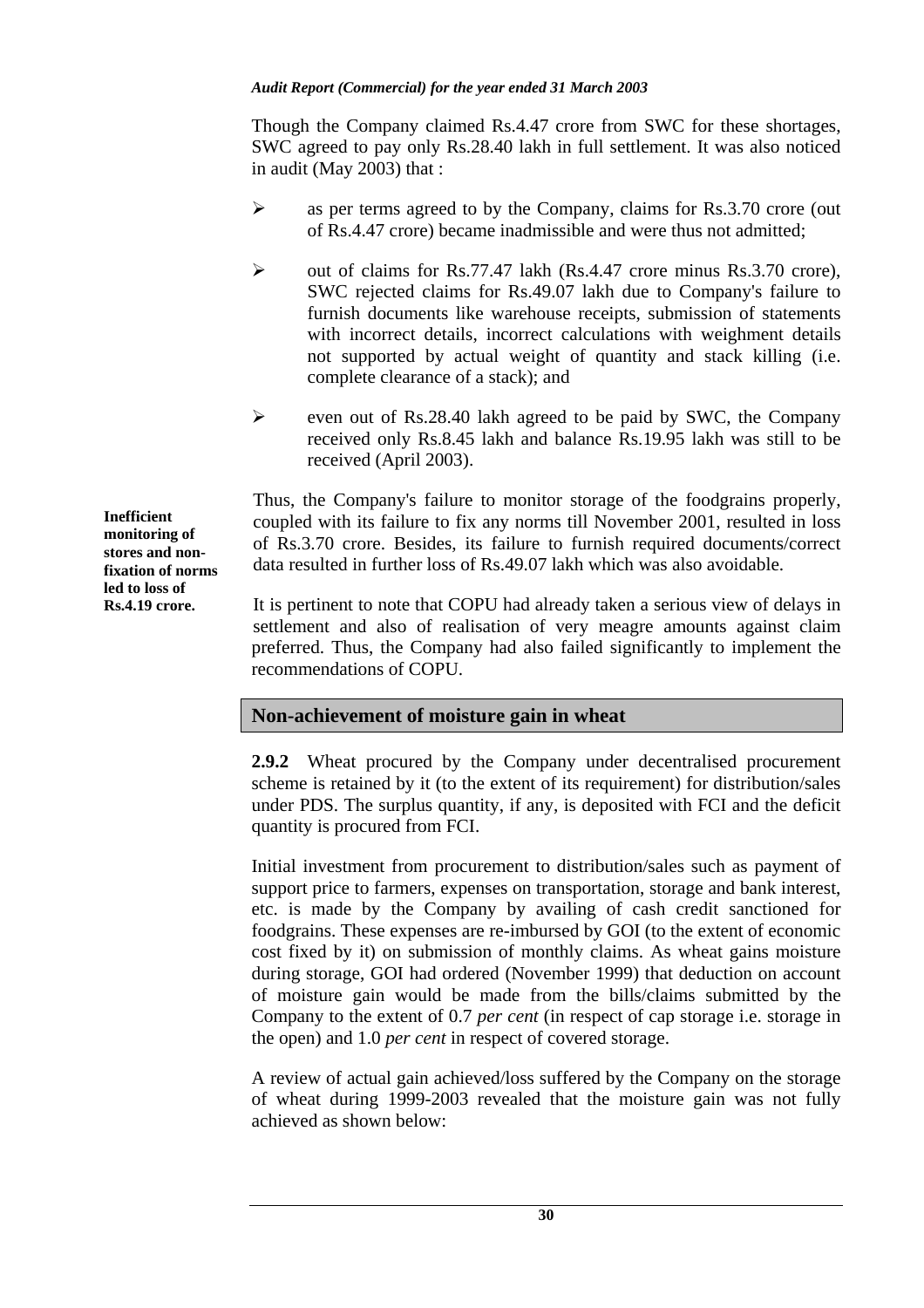#### *Chapter II - Review relating to Government Company*

| Year         | <b>Ouantity procured and stored in</b><br>godowns (MT) |          |              | Actual<br>gains<br>achieved<br>(MT) | Minimum gain to be achieved (MT)                  |                                              |              | <b>Shortfall</b> in<br>gain(MT) | <b>Acquisition</b><br>cost/<br>$MT$ (Rs.) | Loss due to<br>shortfall in<br>gain (Rs. in<br>lakh)             |
|--------------|--------------------------------------------------------|----------|--------------|-------------------------------------|---------------------------------------------------|----------------------------------------------|--------------|---------------------------------|-------------------------------------------|------------------------------------------------------------------|
|              | Cap                                                    | Covered  | <b>Total</b> |                                     | Cap <sub>0.7</sub><br><i>percent</i> of<br>Col(1) | <b>Covered</b><br>1.0 percent<br>of $Col(2)$ | <b>Total</b> |                                 |                                           | $\left(\text{col}\left(8\right) \times \text{col}\right)$<br>(9) |
|              | (I)                                                    | (2)      | (3)          | (4)                                 | (5)                                               | (6)                                          | (7)          | (8)                             | (9)                                       | (10)                                                             |
| 1999-2000    | $\hspace{0.05cm} -$                                    | 2,45,335 | 2,45,335     | 2.373.19                            | $\overline{\phantom{m}}$                          | 2,453.35                                     | 2.453.35     | 80.16                           | 6,246                                     | 5.01                                                             |
| 2000-01      | 3,202                                                  | 3.34.057 | 3,37,059     | 2,483.89                            | 22.41                                             | 3.340.57                                     | 3,362.98     | 879.09                          | 6,468                                     | 56.86                                                            |
| $2001 - 02$  | 31,684                                                 | 2,40,716 | 2.72.400     | 2,539.93                            | 221.79                                            | 2,407.16                                     | 2,628.95     | 89.02                           | 6,885                                     | 6.13                                                             |
| 2002-03      | 19,103                                                 | 3,41,735 | 3,60,838     | 2,504.00                            | 133.72                                            | 3.417.35                                     | 3,551.07     | 1.047.07                        | 6.848                                     | 71.70                                                            |
| <b>Total</b> |                                                        |          |              |                                     |                                                   |                                              |              |                                 | 139.70                                    |                                                                  |

It would be seen that the shortfall in the envisaged gain resulted in a loss of Rs.1.40 crore.

Management stated (June 2003) that moisture gain depended on various factors like period of storage, percentage of moisture in the atmosphere etc. and that there was no scientific base for these norms. The reply was not tenable because GOI was effecting deductions as per the norms fixed by it and the norms were for the minimum moisture gain. If the Company finds anything wrong with GOI norms it should take up the matter with GOI, as deductions for moisture gain continue to be made by the latter. Further, the Company itself has fixed its own norm of 2.5 per cent moisture gain.

#### **Loss due to failure to recover shortages**

**2.9.3** According to the procedure prescribed by the Company, there should not be any shortage/sweepage in respect of paddy, rice and sugar, and in respect of wheat, there should be a gain of 2.5 *per cent*. This position was reiterated in instructions issued in April 2001.

A scrutiny in audit, however, revealed (March 2003) that there had been shortages in respect of these items during 1998-2001, as noted below:

*(Quantity in quintals)* 

| SI.            | <b>Commodity</b> | 1998-99         |                              |          | 1999-2000                    | 2000-01         |                              |
|----------------|------------------|-----------------|------------------------------|----------|------------------------------|-----------------|------------------------------|
| No             |                  | <b>Quantity</b> | <b>Value</b><br>(Rs in lakh) | Quantity | <b>Value</b><br>(Rs in lakh) | <b>Quantity</b> | <b>Value</b><br>(Rs in lakh) |
|                | Wheat            | 8,197           | 30.20                        | 11,187   | 63.52                        | 5,217           | 34.05                        |
| 2              | Rice             | 9.069           | 47.92                        | 8.050    | 40.99                        | 6.995           | 41.63                        |
| 3              | Sugar            | 7,775           | 80.54                        | 9,528    | 101.07                       | 8,858           | 102.55                       |
| $\overline{4}$ | Paddy            | 92.934          | 435.47                       | 13.934   | 72.51                        | 9,252           | 37.09                        |
| 5              | Others           |                 | 22.72                        |          | 24.49                        |                 | 5.01                         |
| 6              | <b>Total</b>     |                 | 616.85                       |          | 302.58                       |                 | 220.33                       |
| 7              | Recovered        |                 | 211.21                       |          | 177.00                       |                 | 168.22                       |
| 8              | Written off      |                 | 405.64                       |          | 125.58                       |                 | 52.11                        |

It may be seen that there were shortages in respect of all items. Further, against envisaged gain of 2.5 *per cent* in wheat, there were shortages of 24,601 quintal valuing Rs.1.28 crore. The Company, instead of taking concerted steps

**Company suffered loss of Rs.1.40 crore due to nonachievement of moisture gain in wheat.**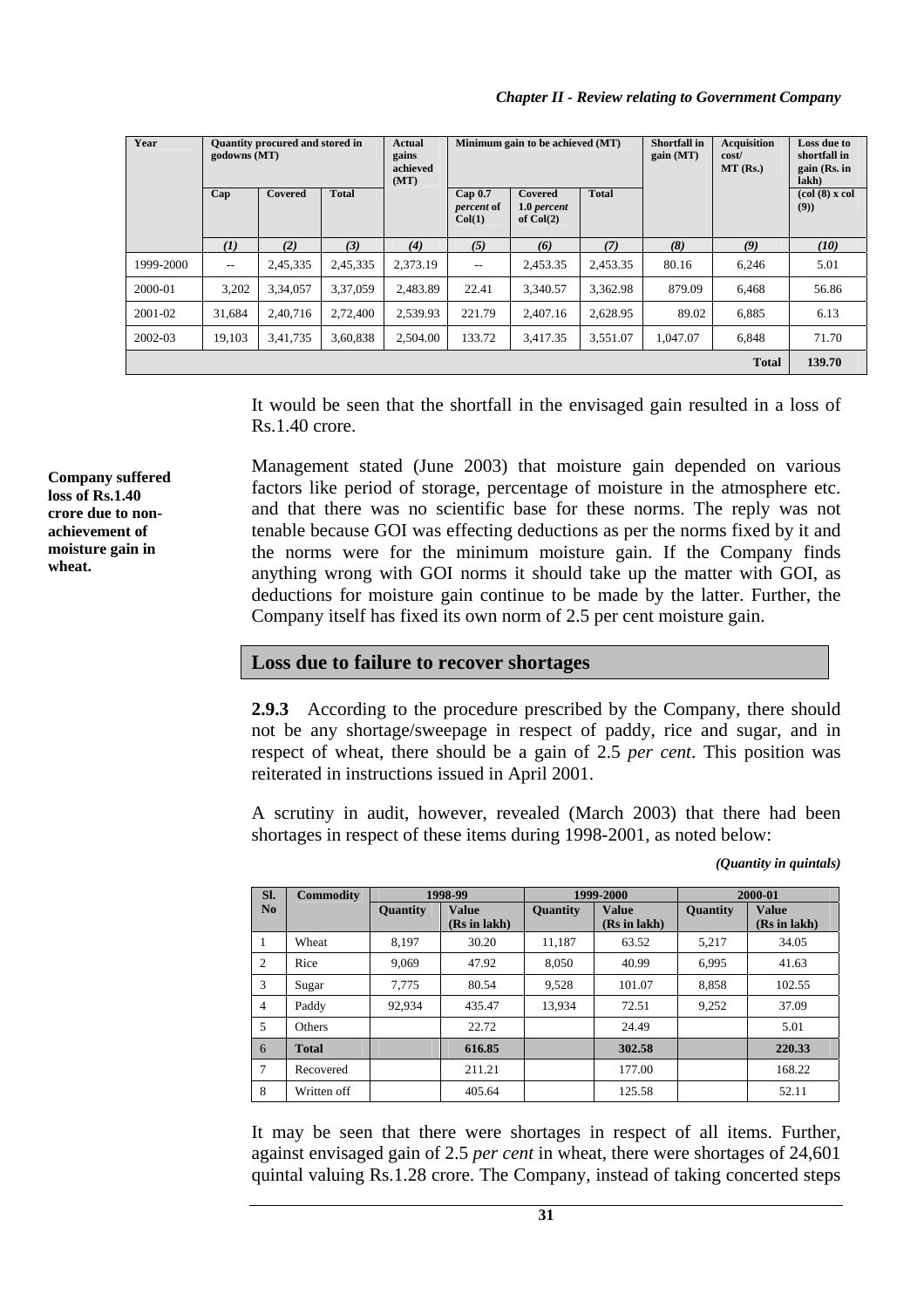#### *Audit Report (Commercial) for the year ended 31 March 2003*

**Company suffered loss of Rs.5.83 crore due to its failure to recover shortages.** 

to (i) avoid/reduce the shortages, (ii) investigate reasons for shortages, (iii) achieve the envisaged gain in respect of wheat, and (iv) recover fully the value of shortages, had written off Rs.5.83 crore being the value of unrecovered shortages in the accounts of the respective years which resulted in loss to that extent.

It is pertinent that COPU had expressed (paragraph 23 of their 64th Report) their displeasure on write-off of shortages, pending settlement of claims and desired to have some control mechanism on shortages.

Management stated (June 2003) that write-off of shortages was only for accounting purposes and that efforts were being made to recover the amounts. The fact remains that the Company has not recovered any amount after the write-offs.

### **Loss due to failure to fix norms for sweepage/wet sugar**

**2.9.4** The Company has been procuring sugar from various sugar mills, as per the allotments made by GOI. A review of procurement and disposal of sugar by it during 1998-2002 revealed that no norms for sweepage<sup>15</sup> or wet sugar were fixed, and due to non-fixation of such norms, the conversion of sugar into sweepage sugar could not be controlled properly.

Further, during 1998-2002, 31,049 quintal of sugar valuing Rs.3.41 crore was converted into sweepage/wet sugar, as noted below:

| Year         | <b>Stored</b><br>quantity<br>sound sugar<br>of<br>$(OB + purchase)$<br>(quintals) | <b>Quantity</b><br>of<br>sugar<br>sweepaged<br>(quintals) | <b>Sweepage</b><br>rate per<br>quintal<br>(gram) | Wet<br>sugar<br>(quintal) | Wet<br>rate<br>per<br>quintal<br>(gms) | <b>Sweepage</b><br>and<br>wet<br>rate<br>sugar<br>per quintal<br>(gms) | Average<br>purchase<br>price per<br>quintal<br>(Rs) | of<br><b>Value</b><br>sweepage<br>sugar (Col.<br>$3x$ Col. 5)<br>(Rs. in lakh) |
|--------------|-----------------------------------------------------------------------------------|-----------------------------------------------------------|--------------------------------------------------|---------------------------|----------------------------------------|------------------------------------------------------------------------|-----------------------------------------------------|--------------------------------------------------------------------------------|
| (I)          | (2)                                                                               | (3)                                                       | (4)                                              | (5)                       | (6)                                    | (7)                                                                    | (8)                                                 | (9)                                                                            |
| 1998-99      | 35,14,456.86                                                                      | 9,735.53                                                  | 277                                              | 8.033.44                  | 229                                    | 506                                                                    | 1.047.91                                            | 102.20                                                                         |
| 1999-00      | 35,82,388.96                                                                      | 11,079.69                                                 | 309                                              | 9,705.02                  | 271                                    | 580                                                                    | 1.064.19                                            | 117.91                                                                         |
| 2000-01      | 34,50,734,00                                                                      | 8.400.94                                                  | 244                                              | 8.459.83                  | 245                                    | 489                                                                    | 1.171.32                                            | 98.40                                                                          |
| 2001-02      | 12,83,629.48                                                                      | 1,832.68                                                  | 143                                              | 5.587.30                  | 435                                    | 578                                                                    | 1.219.70                                            | 22.35                                                                          |
| <b>Total</b> |                                                                                   | 31,048.84                                                 | $243^{16}$                                       | 33,785.59                 | $295^{16}$                             | $538^{16}$                                                             |                                                     | 340.88                                                                         |

*OB = Opening balance* 

Though instructions were issued (April 2001) by the Company against sweepage/wet sugar, it did not take steps to avoid/reduce such occurrences and suffered the following losses:

*<sup>15</sup> Sweepage sugar: While handling sugar bags by using hooks, some sugar spills out which is called 'sweepage sugar'* 

*<sup>16</sup> Average of four years*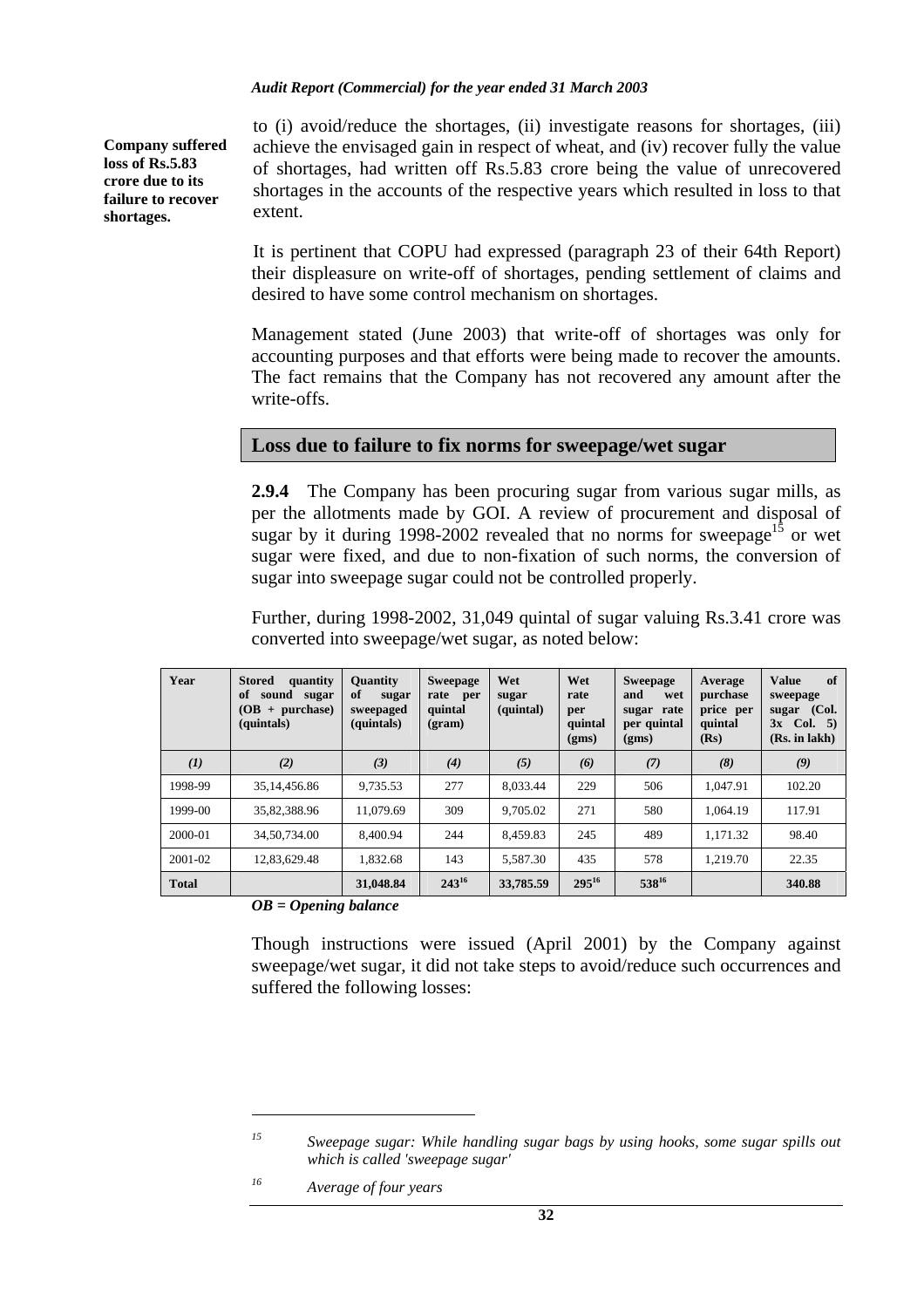### **Loss on sale of sweepage sugar at rates below purchase price**

**2.9.5** During 1998-2002, 32,930.07 quintal of sweepage sugar was sold at average rates ranging between Rs.694 and Rs.939 per quintal whereas purchase price ranged between Rs.1,048 and 1,220 per quintal. This resulted in loss of Rs.85.63 lakh as detailed below :-

| Year         | <b>Quantity of</b><br>Average rate of<br>Amount<br>realisation per<br>realised as per<br>sweepage<br>quintal<br>sugar sold (as<br><b>accounts</b><br>per stock<br>(Rs)<br>(Rs)<br>statement) |             | <b>Purchase</b><br>price per<br>quintal as per<br>accounts<br>(Rs) | Loss per<br>quintal<br>(Rs) | Loss due to sale<br>at lower rates<br>(col.2xcol.6)<br>(Rs. in lakh) |       |
|--------------|----------------------------------------------------------------------------------------------------------------------------------------------------------------------------------------------|-------------|--------------------------------------------------------------------|-----------------------------|----------------------------------------------------------------------|-------|
| (I)          | (2)                                                                                                                                                                                          | (3)         | (4)                                                                | (5)                         | (6)                                                                  | (7)   |
| 1998-99      | 5.230.07                                                                                                                                                                                     | 46,51,989   | 889.43                                                             | 1,047.91                    | 158.53                                                               | 8.29  |
| 1999-00      | 8.447.41                                                                                                                                                                                     | 73,02,163   | 864.42                                                             | 1.064.19                    | 199.77                                                               | 19.88 |
| 2000-01      | 13,880.94                                                                                                                                                                                    | 1,30,36,671 | 939.17                                                             | 1.171.32                    | 232.15                                                               | 32.22 |
| $2001 - 02$  | 5.371.65                                                                                                                                                                                     | 37,27,888   | 694.00                                                             | 1,219.70                    | 525.70                                                               | 28.24 |
| <b>Total</b> | 32,930.07                                                                                                                                                                                    |             |                                                                    |                             |                                                                      | 85.63 |

It was further seen that in Satna, Jabalpur, Indore and Ujjain districts, the quantity of sweepage sugar was two to three times more (234 to 845 gram per quintal) than the average of 143 gram per quintal for the Company as a whole.

Company replied (June 2003) that it had received Rs.2.72 crore from GOI towards transit/storage losses.

The reply was not tenable as the audit observation related to sweepage/wet sugar over and above the shortages in transit/storage. However, the value of actual shortages towards transit/storage loss (Rs.3.65 crore) was more than the amount received from GOI.

# **Loss due to non-receipt of wholesaler's margin**

**2.9.6** Sugar is procured from sugar factories and sold to retailers for distribution under PDS at rates for procurement and sale fixed by GOI. However, Government reimbursed wholesaler's and retailer's margins to the Company in respect of sugar sold only under PDS. As the sweepage sugar was sold by auction (and not under PDS), the Company could not also receive wholesaler's margin of Rs.41.69 lakh on sweepage sugar.

Similarly, the Company had 45,672.95 quintal of sugar which became wet during 1998-2002. This quantity was also sold through auctions at a further loss of wholesaler's margin of Rs.58 lakh.

Management stated (June 2003) that the amount involved was negligible as compared to the total business of sugar. The contention was not tenable as the Company had suffered an avoidable loss of Rs.99.69 lakh due to lack of control on sweepage and wet sugar.

**Company had forgone revenue of Rs.99.69 lakh on sale of sweepage and wet sugar.** 

**Sugar sweepages led to loss of Rs.85.63 lakh.**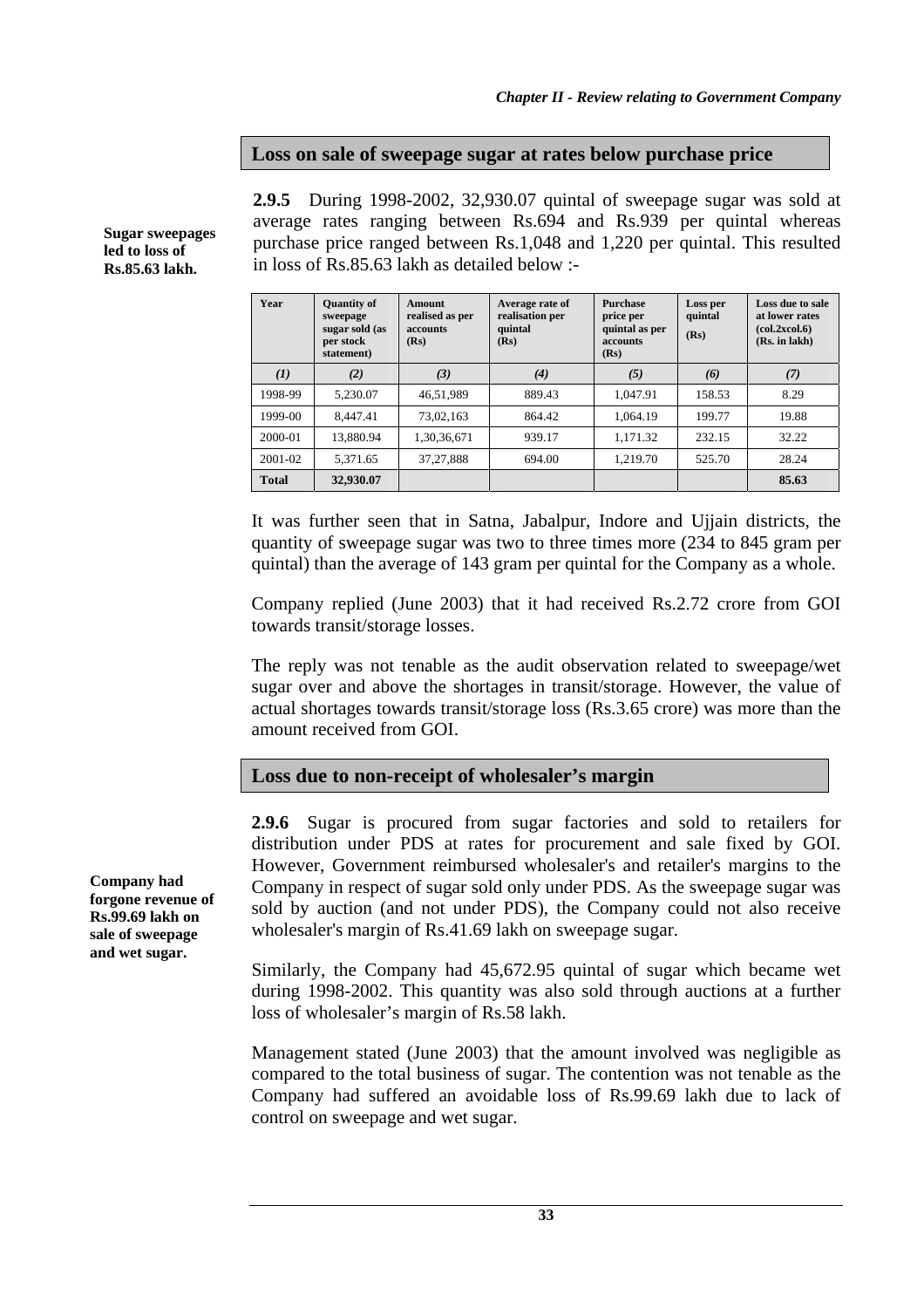#### **Distribution**

**2.10** The quantum of wheat, rice and sugar to be distributed to co-operative societies is allotted by State Government. In respect of wheat and rice, separate allotments are made for distribution through Targeted Public Distribution System (TPDS), i.e. for those above poverty line (APL) and below poverty line (BPL) and other welfare schemes like mid-day meals (MDM), *'Antyodaya', 'Annapoorna'*, and *'Sampoorna Gramin Razgar Yojna'* (SGRY). Based on this allotment, wheat and rice are lifted from the FCI at issue rates fixed by GOI. From 1999-2000, wheat procured under the decentralised procurement (DCP) scheme at minimum support price (MSP) is also being used for distribution under TPDS. Under the schemes of *'Antyodaya'* and *'Annapoorna'* foodgrains are distributed at concessional rates and under MDM and SGRY schemes, free of cost. Sugar procured from mills is distributed at prices fixed by GOI and profit/loss is adjusted through sugar equalisation fund.

The allotment, lifting and distribution of foodgrains during the last five years ended 31 March 2003 in respect of all these schemes are indicated in *Annexure 12.* The following deficiencies were noticed:

### **Absence of monitoring system**

**2.10.1** The Company has been distributing foodgrains to the lead/ link societies under various schemes like above poverty line (APL), below poverty line (BPL), *Antyodaya Anna Yojana (AAY),* etc. There is no monitoring mechanism to ensure that the foodgrains actually reach the ultimate beneficiaries. Even though GOI has been demanding a certificate to this effect, from the State Government along with the claims for subsidies etc., such certificate has not been furnished by the Company. In the absence of effective monitoring mechanism, it could not be ensured whether the foodgrains supplied to the societies indeed reach the genuine beneficiaries. This defeated the main objective of the Company.

Management and State Government stated (June 2003) that for better monitoring, Government had initiated action to obtain certificates from the district Collectors about receipt of foodgrains by the ultimate beneficiaries.

### **Implementation of schemes**

 $\overline{a}$ 

Audit analysis revealed that while the Company suffered loss on some of the schemes<sup>17</sup>, it had forgone revenue/profit in other schemes, due to non/partial lifting of allotted quantities. This also resulted in non-fulfilling of the objectives of the schemes fully, as discussed below.

*<sup>17</sup> Due to failure to restrict its expenditure*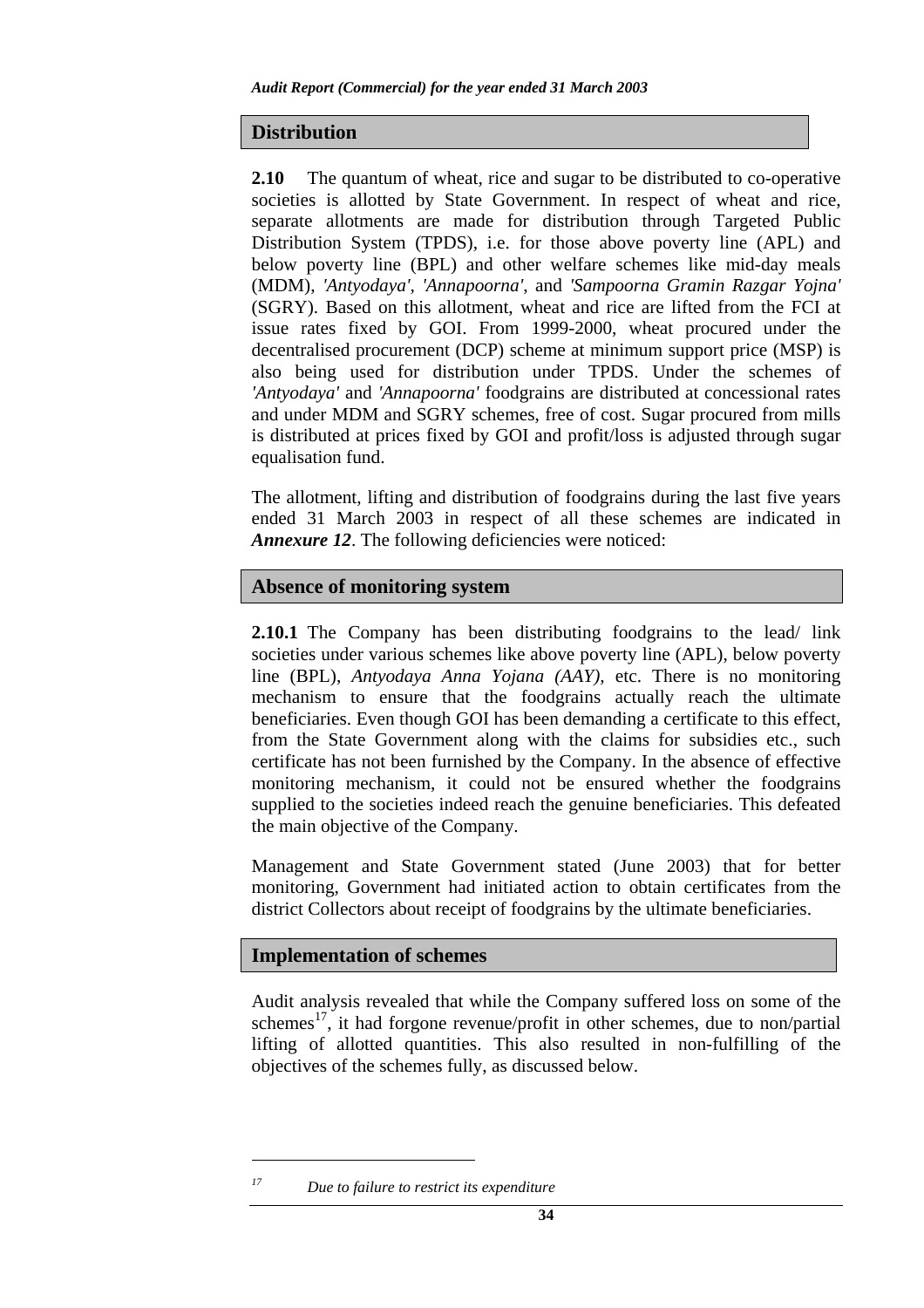### **Mid-day meals scheme**

**2.10.2** Under the National Programme of Nutritional Support to Primary Education (mid-day meals (MDM) scheme), GOI was allocating foodgrains (wheat and rice) every year to State governments and Union Territories for distribution to children studying in primary classes (I to V) in all government/government-aided and local bodies schools. The supply was at the rate of three kg per child per month where foodgrains were distributed and 100 grams per child per day where cooked food was served.

For lifting the foodgrains (free of cost) from the FCI and providing it to the lead/link societies, the Company was entitled to a margin of Rs.22 per quintal to cover its expenses on transportation, storage, etc. Audit scrutiny revealed (May 2003) that the Company lifted 6,02,805 MT of wheat and 3,62,108 MT of rice during 1998-2003. The expenditure incurred by it on the scheme varied between Rs.19 and Rs.29.83 per quintal in case of wheat, and Rs.19.97 and Rs.23.14 per quintal in case of rice against admissible margin of Rs.22 per quintal.

Despite being aware of the margin that would be available, failure of the Company to take any steps to restrict/limit the expenditure accordingly, resulted in a net loss of Rs.1.47 crore (*Annexure 13*).

Though COPU had recommended that loss should be recovered from the State Government, the Company had not preferred any claim so far (May 2003).

### **Delay in submission of claims**

**2.11** Test-check in audit, revealed that in many cases, there were inordinate delays in submission of claims in respect of subsidies, incidentals, etc. to GOI/FCI. This resulted in blocking of funds and consequential loss of interest. A few such instances have been discussed hereunder.

# **Loss of interest due to delay in lodging claims with sugar equalisation fund**

**2.11.1** The Company was procuring sugar from various sugar mills in accordance with allotments made by GOI and distributing it under PDS at rates fixed by GOI. Any excess of expenditure on procurement and distribution over the income realised through PDS was claimed from the FCI through the sugar equalisation fund.

**Delay in preferring claims resulted in avoidable loss of interest of Rs.1.04 crore.** 

As per instructions of GOI, claims relating to sugar equalisation fund were to be submitted to FCI regularly, immediately at the close of a month. It was, however, seen (April 2003) that the Company was not regular in submitting the claims; claims for Rs.33.10 crore during April 1998 to February 2003 were preferred by it with delays ranging from one day to 239 days, even after allowing 15 days as reasonable time for submitting the claims. The delays and

**Loss of Rs.1.47 crore due to failure to restrict expenditure.**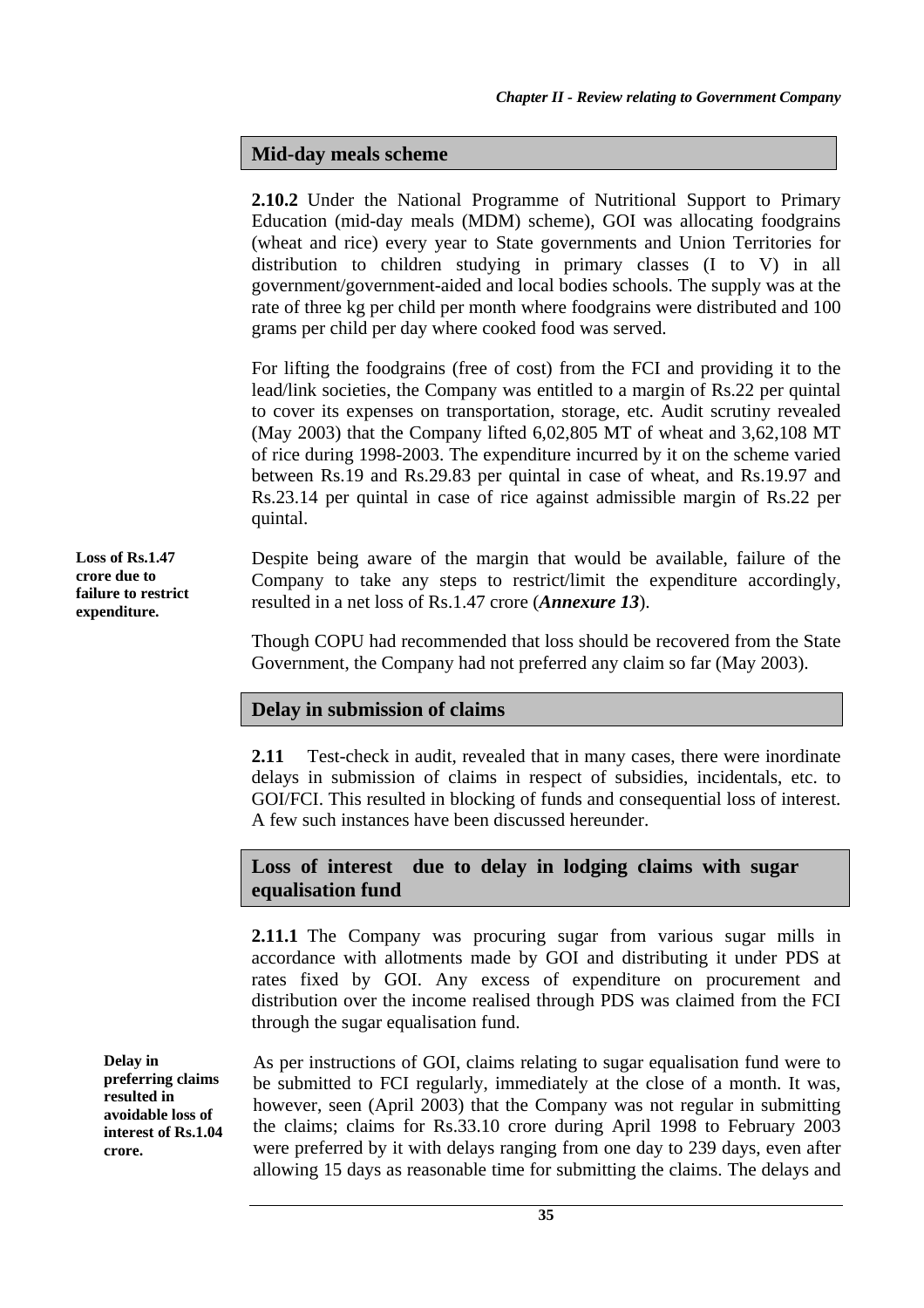#### *Audit Report (Commercial) for the year ended 31 March 2003*

consequent non-realisation of amounts and their non-credit to CC accounts resulted in avoidable loss of interest of Rs.1.04 crore *(Annexure 14).*

Management stated (May and June 2003) that as the details of sugar procured and distributed had to be collected from various district offices, there was some delay in preferring claims

The reply was not tenable as the Company was well aware of the extra interest cost involved in the event of delay, and it should have accordingly evolved data collection machinery to avoid these delays.

# **Loss of interest due to non-recovery of dues from Chhattisgarh State Civil Supplies Corporation Limited**

**2.11.2** Chhattisgarh State Civil Supplies Corporation Limited (CSCSC) was formed in February 2001 to undertake similar activities in the State of Chhattisgarh. On that date, sugar stock valuing Rs.4.20 crore was lying in various district offices of CSCSC. Further, sugar worth Rs.8.46 crore was supplied by the Company to CSCSC during February- March 2001. Thus, sugar worth Rs12.66 crore paid for by the Company, was with the CSCSC. Against this, the CSCSC had paid (up to April 2001) only Rs.5.72 crore to the Company and the balance Rs.6.94 crore was yet to be recovered from it (April 2003). The failure of the Company to recover the cost resulted in loss of interest of  $\text{Rs} 2.01^{18}$  crore.

Management stated (June 2003) that the amount would be adjusted on finalisation of the bifurcation scheme of the Company. The reply is not factually correct as this issue is being separately dealt with by the Company and is not in any way linked with the scheme of bifurcation. Further, the burden of interest payment was not considered by the Company.

### **Delay in submission of claims leading to locking up of funds and loss of interest**

**2.11.3** The Company was procuring wheat from farmers under the decentralised procurement scheme of GOI since 1999-2000 at minimum support price. The wheat so procured is used for distribution under PDS. GOI was reimbursing the Company at economic  $cost<sup>19</sup>$  of the wheat so procured. The difference between the economic cost and the central issue price (price at which foodgains are issued to lead/link societies/fair price shops) was to be claimed as subsidy from GOI.

The Company was submitting the subsidy claims every month to GOI. It was however, noticed (April 2003) in audit that there were inordinate delays in submitting the final claims relating to 2001-02. Even though the accounts

**Belated submission of claims led to loss of interest of Rs.34.61 lakh.** 

 $\overline{a}$ 

**Failure to recover dues led to loss of interest of Rs.2.01 crore.** 

*<sup>18</sup> At 14.50* per cent *on Rs.6.94 crore for two years –April 2001 to March 2003* 

*<sup>19</sup> Cost at which foodgrains are procured from farmers and all incidental charges, like transportation, storage, interest, mandi charges, etc.*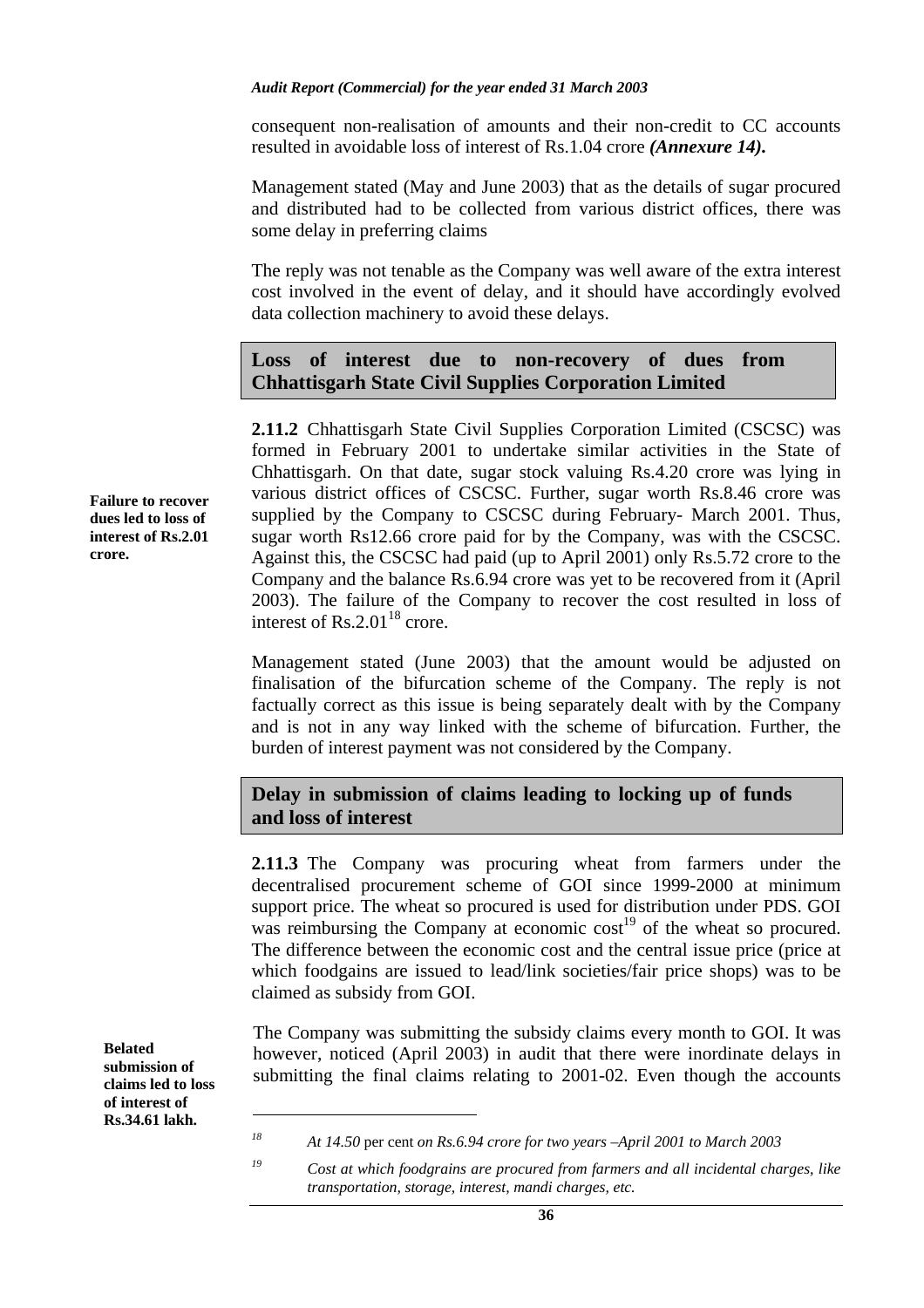were certified by the statutory auditors in December 2002, the Company had not yet (September 2003) preferred the claims. This resulted in locking up of rupees four crore and consequential loss of interest of  $\text{Rs.}34.61$  lakh<sup>20</sup>.

Management stated (June 2003) that all-out efforts were being made for early disposal of the claims and GOI would entertain these claims based on audited accounts only.

The reply was not tenable as the Company failed to prefer the claims even after accounts were certified in December 2002, which indicated a casual attitude on the part of the Company.

# **Delay in submission of claims in respect of wheat procured for central pool**

**2.11.4** During 1999-2000, the Company procured 2,51,574 MT wheat for the central pool and deposited it with the FCI. For this activity, GOI was sanctioning provisional economic cost/incidentals, and on completion of the procurement, the Company was to submit the cost sheets indicating the actual expenditure incurred. The excess cost over the provisional incidentals was to be reimbursed by GOI.

It was observed (April 2003) that against the provisional incidentals of Rs.639.63 per quintal sanctioned by GOI for 1999-2000, the actual expenditure worked out to Rs.641.57 per quintal. Thus, the Company was entitled to a reimbursement of Rs.48.71 lakh from GOI for the differential cost.

The wheat procurement is generally done during April- June of the year and so the procurement of wheat for the year 1999-2000 was completed by June 1999. Hence, accounts in respect of the wheat procured could have been submitted by July 1999 i.e. within a month's time. However, the Company preferred the claim for Rs.48.71 lakh in February 2002 after more than two years. The claim was yet to be settled (April 2003).

The delay in finalising the accounts and lodging the claim resulted in locking up of Rs.48.71 lakh and loss of interest Rs.20.45 lakh<sup>21</sup>.

Management stated (June 2003) that efforts would be made to prefer claims in time in future.

**Avoidable delay in lodging claim led to locking up of funds and loss of interest of Rs.20.45 lakh.** 

*<sup>20</sup> At 11.55 per cent per annum on Rupees four crore for nine months* 

*<sup>21</sup> At 11.45* per cent *on Rs.48.71 lakh for 44 month up to March 2003 (after allowing a margin of one month)*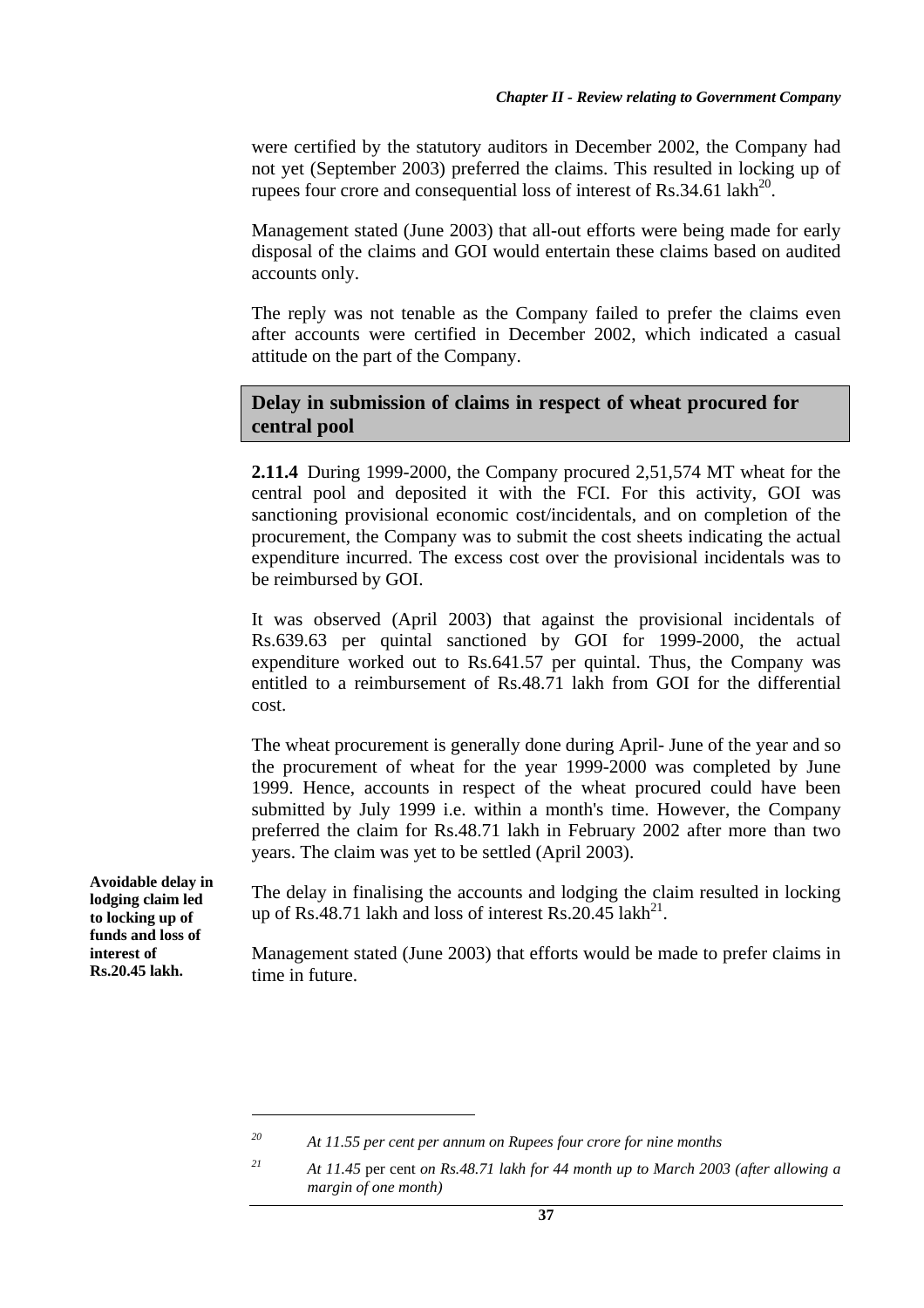# **Locking up of funds and loss of interest due to failure to pursue the claim**

**2.11.5** Government of India introduced the TPDS with effect from 1 June 1997. According to the system, the stock of foodgrains available with the Company as on 31 May 1997 was transferred to the new scheme and the central issue price (CIP) was also revised. As a result of the revision in CIP, there was a net decrease of Rs.2.55 crore (increase:Rs.97 lakh, decrease:Rs.3.52 crore) in the value of stock available with the Company as on 31 May 1997.

The Company, therefore, preferred (August 1997) a claim for this reduction in value with Senior Regional Manager, FCI, Bhopal, with a copy each to the Secretary, Food & Civil Supplies Department and the Director, Food and Civil Supplies Department, Government of Madhya Pradesh. After lodging the claim, however, it did not pursue the matter and, consequently, the amount was yet (June 2003) to be recovered from FCI.

The failure of the Company to pursue the claim resulted in locking up of Rs.2.58 crore and consequential loss of interest of Rs.2.15 crore thereon (at 14.28 per cent for five years 10 months).

Management stated (June 2003) that action was pending at FCI level.

The reply was not tenable as no effort was made by the Company after August 1997 for reimbursement of reduction in value.

# **Internal audit**

**2.12** The Company is having an internal audit section comprising only two employees, including a Deputy Manager. The internal audit including that of its Head Office, regional and the district offices was entrusted to firms of chartered accountants. The internal audit section mainly takes some follow-up action on audit observations. The position of internal audit observations for the last five years ended 31 March 2003 indicating the number of observations raised, settled and outstanding was not available with the Company.

It was noticed that the internal audit was generally restricted to verification of vouchers, bills, ledger accounts, personal records, dues, etc. though major activities like procurement and disposal of gunnies and foodgrains and implementation of various schemes were also included in their scope of work. The internal audit reports did not cover vital areas like procurement and disposal of foodgrains and gunnies and implementation of various schemes. Further, the internal audit reports were not being submitted to the Board of Directors of the Company.

Management agreed (June 2003) to submit internal audit reports to the Board of Directors in future.

**Non-pursuance of claim led to locking up of funds and consequential loss of interest of Rs.2.15 crore.** 

**Company's own internal audit was manned merely by two persons.**